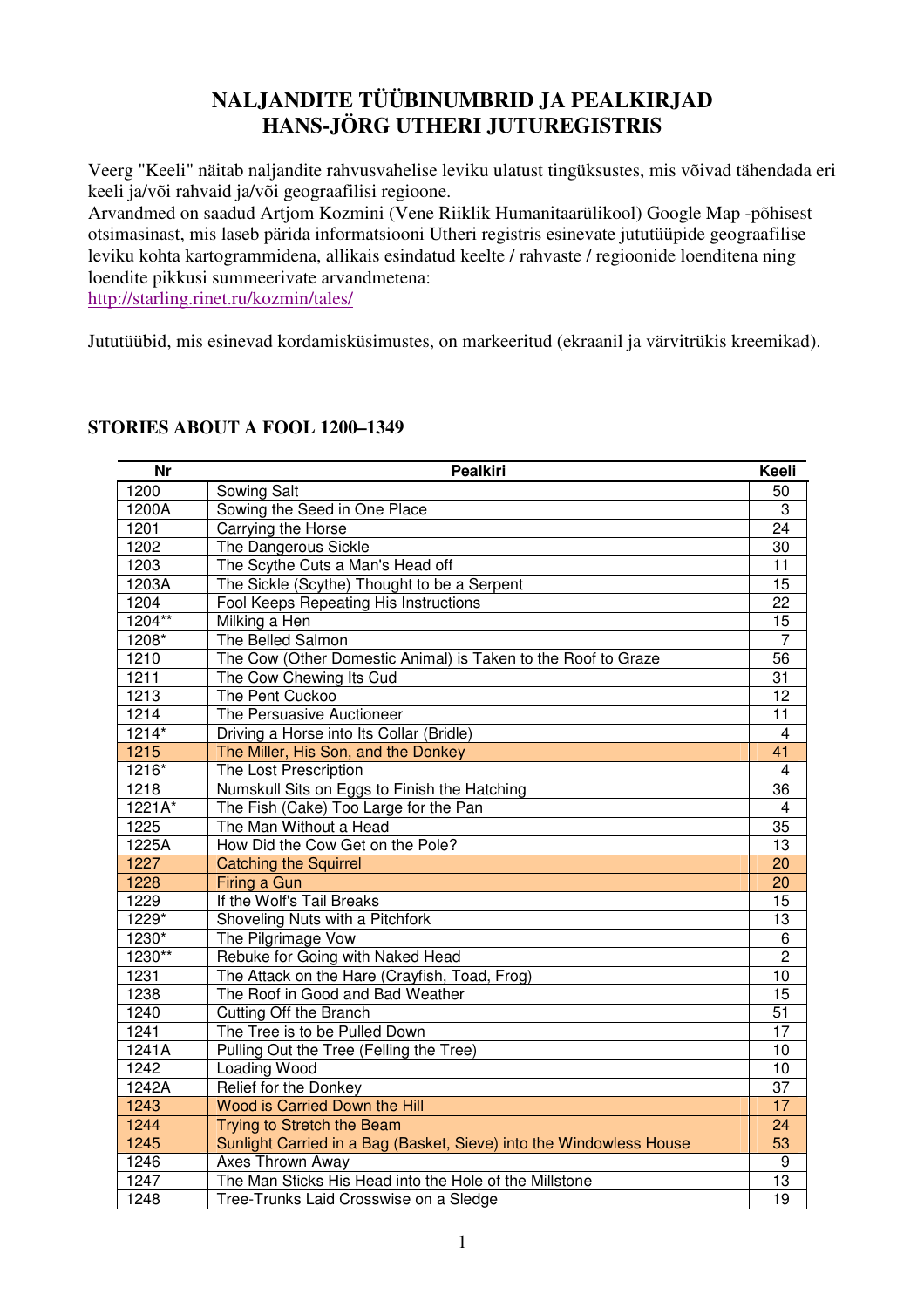| 1250      | The Human Chain                                   | 49                               |
|-----------|---------------------------------------------------|----------------------------------|
| 1250A     | Hampers Piled Up to Measure Tower                 | 13                               |
| 1255      | A Hole to Throw the Earth in                      | 19                               |
| 1260      | Porridge in the Ice Hole                          | 35                               |
| 1260A     | <b>Hare Soup</b>                                  | 10                               |
| 1260**    | Jumping into the Sea for Fish                     | 5                                |
| 1260B*    | Numskull Strikes All Matches in Order to Try Them | $\boldsymbol{9}$                 |
| 1262      | The Effectiveness of Fire                         | 44                               |
| 1262*     | Spitting into the Porridge                        | 10                               |
| 1263      | Porridge Eaten in Different Rooms                 | 11                               |
| 1264*     | The Boiling of the Porridge Pot                   | 7                                |
| 1265*     | Two for the Price of One                          | 8                                |
| 1266*     | A Third for One-Fourth                            | $\overline{5}$                   |
| 1268*     | Electing a Mayor                                  | 15                               |
| 1270      | The Drying of the Candle                          | 10                               |
| 1271A*    | Warming the Stove with Wool                       | $\ensuremath{\mathsf{3}}$        |
| $1271C^*$ | Cloak Given to Stone                              | $\overline{8}$                   |
| 1272*     | Drying Snow on the Stove                          | 7                                |
| 1273A*    | <b>Bailing Out the Stream</b>                     | 8                                |
| 1275      | <b>Sledges Turned</b>                             | 11                               |
| 1275*     | <b>Travelers Lose Their Way</b>                   | 9                                |
| 1276      | Rowing without Going Forward                      | 17                               |
| 1276*     | Prayer for a Change of Wind                       | 3                                |
| 1278      | Marking the Place on the Boat                     | 27                               |
| 1281      | Getting Rid of the Unknown Animal                 | 31                               |
| 1281A     | Getting Rid of the Man-Eating Calf                | 28                               |
| 1282      | House Burned Down to Rid It of Insects            | 23                               |
| 1284      | Person Does Not Know Himself                      |                                  |
|           |                                                   | 39                               |
| 1284A     | White Man Made to Believe He is Black             | 15                               |
| 1284B     | Man Needs Patch on Pants to Recognize Himself     | $\overline{\mathbf{4}}$          |
| 1284C     | "You, Or Your Brother?"                           | $\overline{5}$<br>$\overline{4}$ |
| 1284*     | Forcing the Hen                                   |                                  |
| 1285      | Pulling on the Shirt                              | 15                               |
| 1286      | Jumping into the Breeches                         | 34                               |
| 1287      | Numskulls Unable to Count Their Own Number        | 43                               |
| 1288      | <b>Numskulls Cannot Find Their Own Legs</b>       | 38                               |
| 1288A     | Numskull Cannot Find the Donkey He is Sitting on  | 31                               |
| 1288B     | The Stolen Donkey                                 | 3                                |
| 1288**    | The Long Nose                                     | $\overline{4}$                   |
| 1289      | Each Wants to Sleep in the Middle                 | 13                               |
| 1290      | Swimming in the Flax-Field                        | 23                               |
| 1290B*    | Sleeping on a Feather                             | 9                                |
| 1291      | One Cheese Sent to Bring Back Another             | $\overline{15}$                  |
| 1291A     | Three-Legged Pot Sent to Walk Home                | 10                               |
| 1291B     | <b>Filling Cracks with Butter</b>                 | 30                               |
| 1291D     | Other Objects Or Animals Sent to Go by Themselves | 24                               |
| 1292*     | <b>Etiquette for a Guest</b>                      | 4                                |
| 1293      | A Long Piss                                       | 11                               |
| 1293*     | Learning to Swim                                  | 6                                |
| 1293A*    | Woman Breaks All Her Dishes                       | 15                               |
| 1293B*    | Head in the Water                                 | 6                                |
| 1293C*    | The Wrong Door                                    | $\overline{\mathbf{4}}$          |
| 1294      | Getting the Calf's Head out of the Pot            | 18                               |
| 1294A*    | Child with Head Caught in Jar                     | 21                               |
| 1295      | The Seventh Cake Satisfies                        | 9                                |
| 1295A*    | Tall Bridegroom Cannot Get into Church            | 19                               |
| 1296      | Fool's Errand                                     | 13                               |
| 1296A     | Fools Go to Buy Good Weather                      | 12                               |
| 1296B     | Doves in the Letter                               | 13                               |
| 1297*     | Jumping into the River after Their Comrade        | 8                                |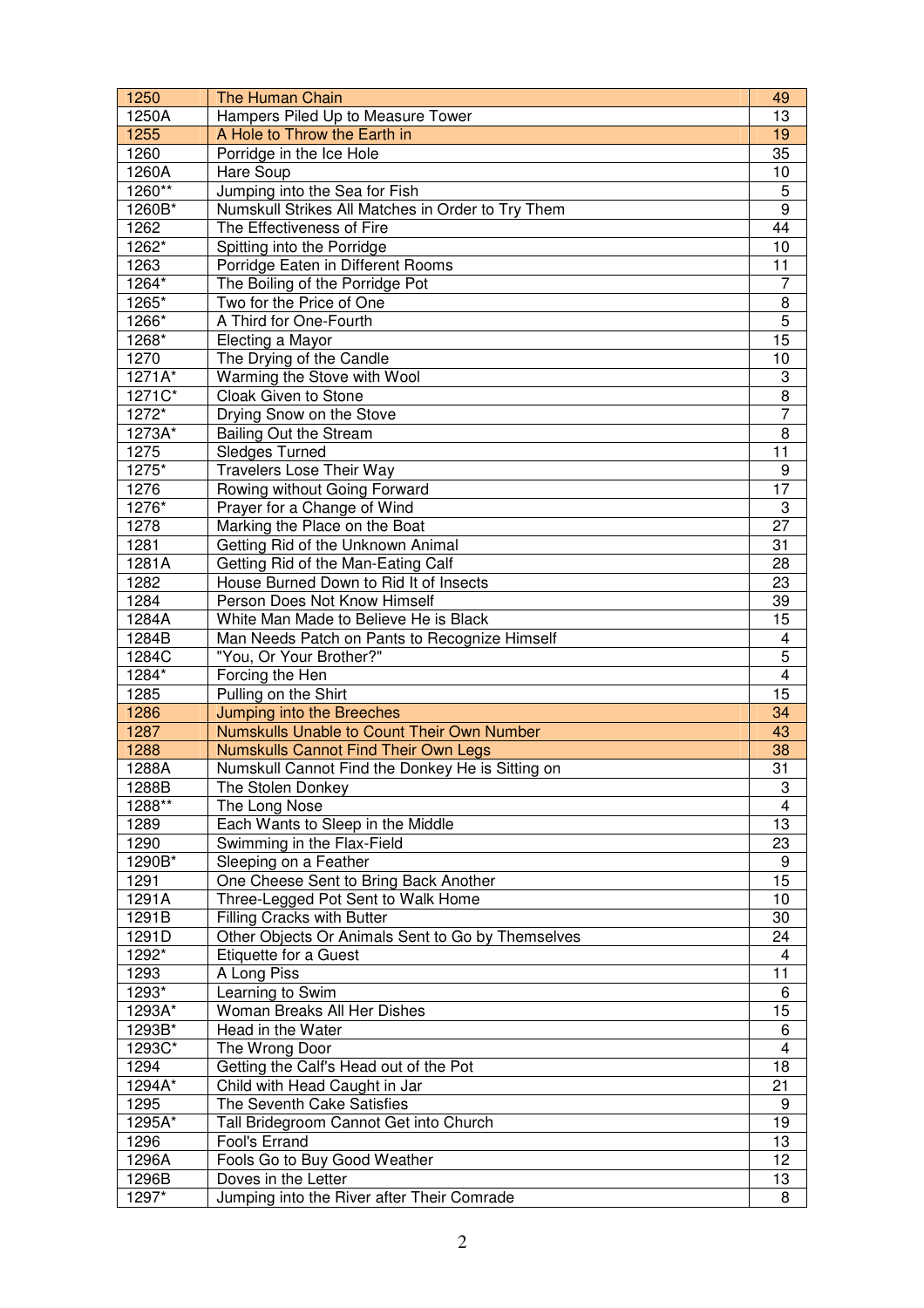| 1305    | The Miser and His Gold                                       | 8                   |
|---------|--------------------------------------------------------------|---------------------|
| 1306    | Miser Refuses to Give His Hand                               | $\overline{7}$      |
| 1309    | Choosing the Clean Figs                                      | 44                  |
| 1310    | Drowning the Crayfish as Punishment                          | 42                  |
| 1310A   | Briar-Patch Punishmnet for Rabbit                            | 14                  |
| 1310B   | Burying the Mole as Punishment                               | 10                  |
| 1310C   | Throwing the Bird from a Cliff as Punishment                 | 10                  |
| 1310*   | The Crab is Thought to be the Devil                          | $\boldsymbol{9}$    |
| 1311    | The Wolf Taken for a Foal                                    | $\overline{13}$     |
| 1312    | The Bear Taken for a Dog                                     | $\overline{5}$      |
| 1312*   | Trying to Wash a Black Animal White                          | $\overline{4}$      |
| 1313    | The Man Who Wanted to Commit Suicide                         | 19                  |
| 1313A   | The Man Takes Seriously the Prediction of Death              | 48                  |
| 1313A*  | In the Open Grave                                            | $\overline{8}$      |
| 1313B*  | <b>The Cold Grave</b>                                        | $\overline{3}$      |
|         | <b>Not Yet Dead</b>                                          | $\overline{8}$      |
| 1313C*  |                                                              |                     |
| 1314    | Mistaking Harmless Objects for Dangerous Ones                | 13                  |
| $1315*$ | The Steamship Thought to be the Devil                        | 8<br>$\overline{7}$ |
| 1315**  | A White Mare Thought to be a Church                          |                     |
| 1316    | Mistaking One Animal for Another                             | 23                  |
| 1317    | The Blind Men and the Elephant                               | 10                  |
| 1318    | Mistaking a Person (Animal, Object) for a Supernatural Being | 26                  |
| 1319    | Pumpkin Sold as a Donkey's Egg                               | $\overline{54}$     |
| $1319*$ | <b>Other Mistaken Identities</b>                             | 28                  |
| 1319A*  | The Watch Mistaken for the Devil's Eye                       | 22                  |
| 1319G*  | Boot Mistaken for an Axe Sheath                              | 3                   |
| 1319H*  | Boot Believed to Have Had a Child                            | $\overline{7}$      |
| 1319J*  | Fool Eats Beetle Thinking It is a Blueberry with Wings       | 20                  |
| 1319P*  | Devil's Shit                                                 | $\overline{5}$      |
| 1320*   | Fish-Eating Icon                                             | $\overline{3}$      |
| 1321    | Fools Frightened                                             | 12                  |
| 1321A   | Fright at the Creaking of a Wheelbarrow                      | 6                   |
| 1321B   | Fools Afraid of Their Own Shadow                             | 19                  |
| 1321C   | Fools are Frightened at the Humming of Bees                  | 6                   |
| 1321D   | Pickling the Grandmother                                     | $\overline{6}$      |
| 1321D*  | The Ticking of a Clock Thought to be the Gnawing of Mice     | $\overline{9}$      |
| 1322    | Words in a Foreign Language Thought to be Insults            | 21                  |
| 1322A*  | <b>Grunting Pig</b>                                          | 6                   |
| 1323    | The Windmill Thought to be a Holy Cross                      | 16                  |
| 1324*   | The Man Behind the Crucifix                                  | 9                   |
| 1324A*  | <b>Crucifix Punished</b>                                     | $\overline{6}$      |
| 1325    | Moving the Wrong Object                                      | $\overline{6}$      |
| 1325A   | The Fireplace Gives Too Much Heat                            | $\overline{7}$      |
| 1325B   | Moving the Church Away from the Dung                         | 9                   |
| 1325*   | Bird's Dung Falls on Record Books                            | $\overline{2}$      |
| 1326    | Moving the Church                                            | 27                  |
| 1326B   | Moving the Large Stone                                       | 8                   |
| 1327    | <b>Emptying the Flour Sack</b>                               | $\overline{7}$      |
| 1327A   | Fool Reenacts His Case in Court                              | 10                  |
| 1328*   | Letting Milk Boil Over                                       | 9                   |
|         |                                                              | $\overline{13}$     |
| 1328A*  | Oversalting the Soup                                         |                     |
| 1328B*  | <b>New Trousers</b>                                          | $\overline{3}$      |
| 1330    | Extinguishing the Burning Boat                               | $\overline{5}$      |
| 1331    | The Covertous and the Envious                                | 21                  |
| 1331*   | <b>Illiterates</b>                                           | 16                  |
| 1331A*  | <b>Buying Spectacles</b>                                     | 23                  |
| 1331D*  | <b>Teaching Latin</b>                                        | $\sqrt{5}$          |
| 1332    | Which is the Greatest Fool?                                  | 18                  |
| 1332*   | Forgetfulness (Aimless) Causes Useless Journey               | 15                  |
| 1333    | The Shepherd Who Cried "Wolf!" Too Often                     | 33                  |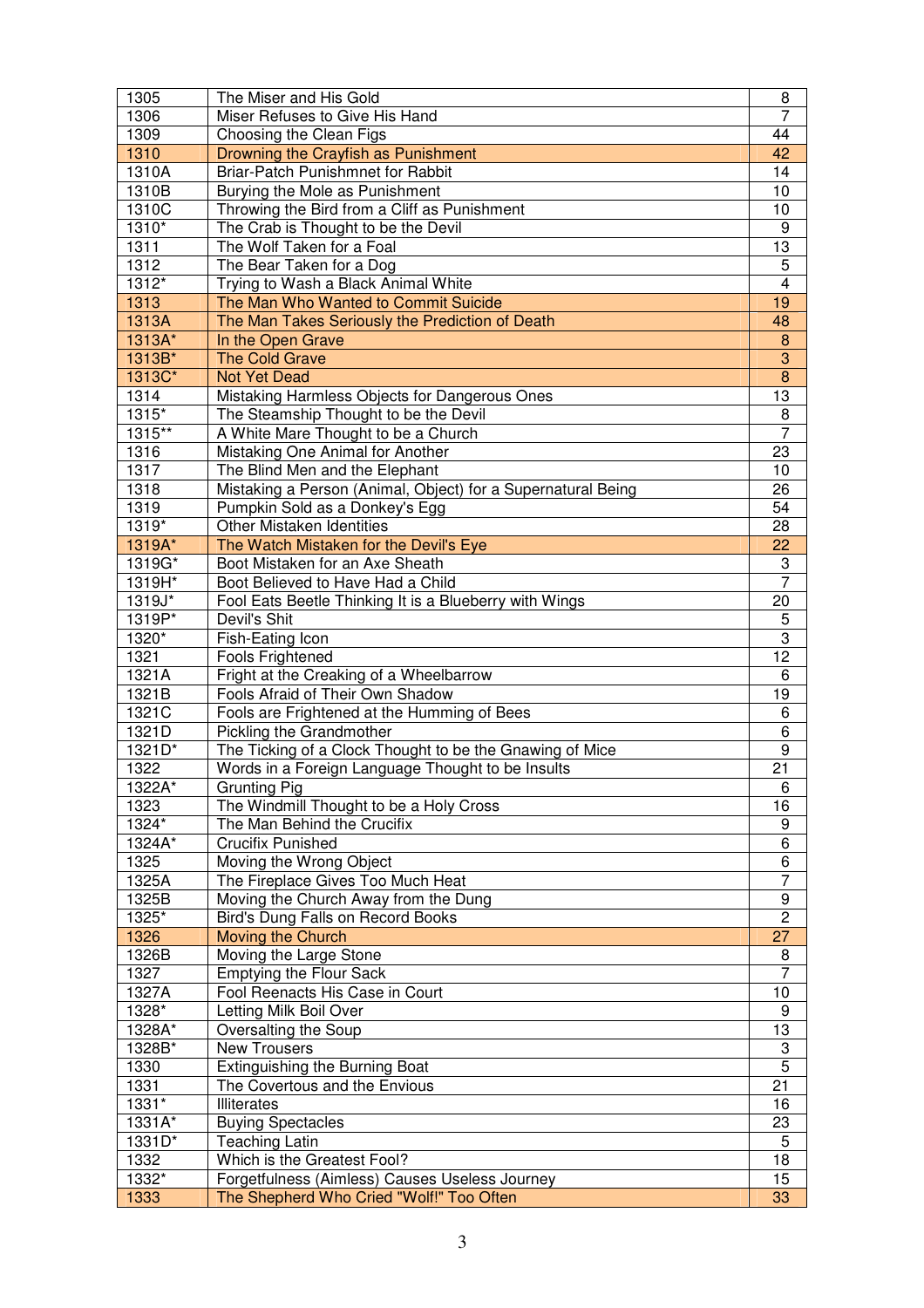| 1334     | The Local Moon                                            | 26               |
|----------|-----------------------------------------------------------|------------------|
| 1334*    | The Old Moon and the Stars                                | 6                |
| 1334**   | Two Suns                                                  | 6                |
| 1335     | The Swallowed Moon                                        | 14               |
| 1335A    | Catching the Moon                                         | 23               |
| 1335*    | Setting Sun (Rising Moon) Mistaken for Fire               | 12               |
| 1336     | Diving for Cheese                                         | 18               |
| 1336A    | Not Recognizing Own Reflection                            | $\overline{34}$  |
| 1337     | A Farmer Visits the City                                  | 23               |
| 1337C    | The Long Night                                            | $\overline{18}$  |
| 1338     | City People Visit the Country                             | 9                |
| 1339     | <b>Strange Foods</b>                                      | $\overline{19}$  |
| 1339A    | Fool is Unacquainted with Sausages                        | $\overline{10}$  |
| 1339B    | Fool is Unacquainted with Bananas (Watermelon, Plums)     | $\overline{7}$   |
| 1339C    | Woman is Unacquainted with Tea (Coffee)                   | 17               |
| 1339D    | Farmers are Unacquainted with Mustard                     | $\overline{22}$  |
| 1339E    | All Cooked for One Meal                                   | $\overline{8}$   |
| 1339F    | Frog Eaten as Herring                                     | $\boldsymbol{9}$ |
| 1339G    | The Relative in the Urn                                   | 11               |
| 1341     | Fools Warn Thief What Not to Steal                        | $\overline{14}$  |
| 1341A    | The Fool and the Robbers                                  | $\overline{11}$  |
| 1341B    | The Lord is Risen                                         | 11               |
| 1341C    | <b>Robbers Commiserated</b>                               | $\overline{16}$  |
| 1341D    | The Thief and the Moonlight                               | 6                |
| $1341A*$ | Thief as Dog                                              | 13               |
| 1342     | Warming Hands and Cooling Soup with Same Breath           | 14               |
| 1343     | <b>Hanging Game</b>                                       | 16               |
| 1343*    | The Children Play at Hog-Killing                          | 9                |
| 1344     | Lighting a Fire from the Sparks from a Box on the Ear     | $\overline{4}$   |
| 1345     | Greasing the Judge's Palms                                | 3                |
| 1346     | The House without Food Or Drink                           | 4                |
| 1346A*   | "Guess How Many Eggs I Have and You Shall Get All Seven!" | 17               |
| 1347     | Living Crucifix Chosen                                    | 14               |
| 1347*    | The Statue's Father                                       | 6                |
| 1348     | The Imaginative Boy                                       | $\overline{21}$  |
| $1348*$  | The Boy with Active Imagination                           | $\overline{15}$  |
| 1348**   | The Man Who Believes His Own Lie                          | 9                |
| 1349*    | Miscellaneous Numskull Tales                              | $\overline{22}$  |
| 1349D*   | What Is Intelligence?                                     | $\overline{15}$  |
| 1349G*   | <b>Cold Spell Has Broken</b>                              | $\overline{c}$   |
| $1349L*$ | Curing Fever by Dipping into Well                         | $\overline{5}$   |
| 1349M*   | The Answered Prayer                                       | 4                |
| 1349N*   | The Mistaken Prescription                                 | 16               |

## **STORIES ABOUT MARRIED COUPLES 1350–1439**

| 1350   | The Soon-Consoled Widow                   | 37 |
|--------|-------------------------------------------|----|
| 1351   | The Silence Wager                         | 53 |
| 1351A  | "God Help You!"                           | 14 |
| 1351A* | Lost Tongue                               | 10 |
| 1351B* | Miscellaneous Tales of Quarreling Couples | 10 |
| 1351F* | The Unsuccessful Murder                   | 5  |
| 1351G* | Bearing His Cross                         | 6  |
| 1352   | The Devil Guards the Wife's Chastity      | 4  |
| 1352A  | The Tale-Telling Parrot                   | 10 |
| 1353   | The Old Woman as Trouble-Maker            | 57 |
| 1354   | Death for the Old Couple                  | 28 |
| 1354A* | <b>Widower's Relief</b>                   | 5  |
| 1354C* | Seemingly-Dead Woman Returns to Life      | 10 |
| 1354D* | <b>Fertile Weather</b>                    |    |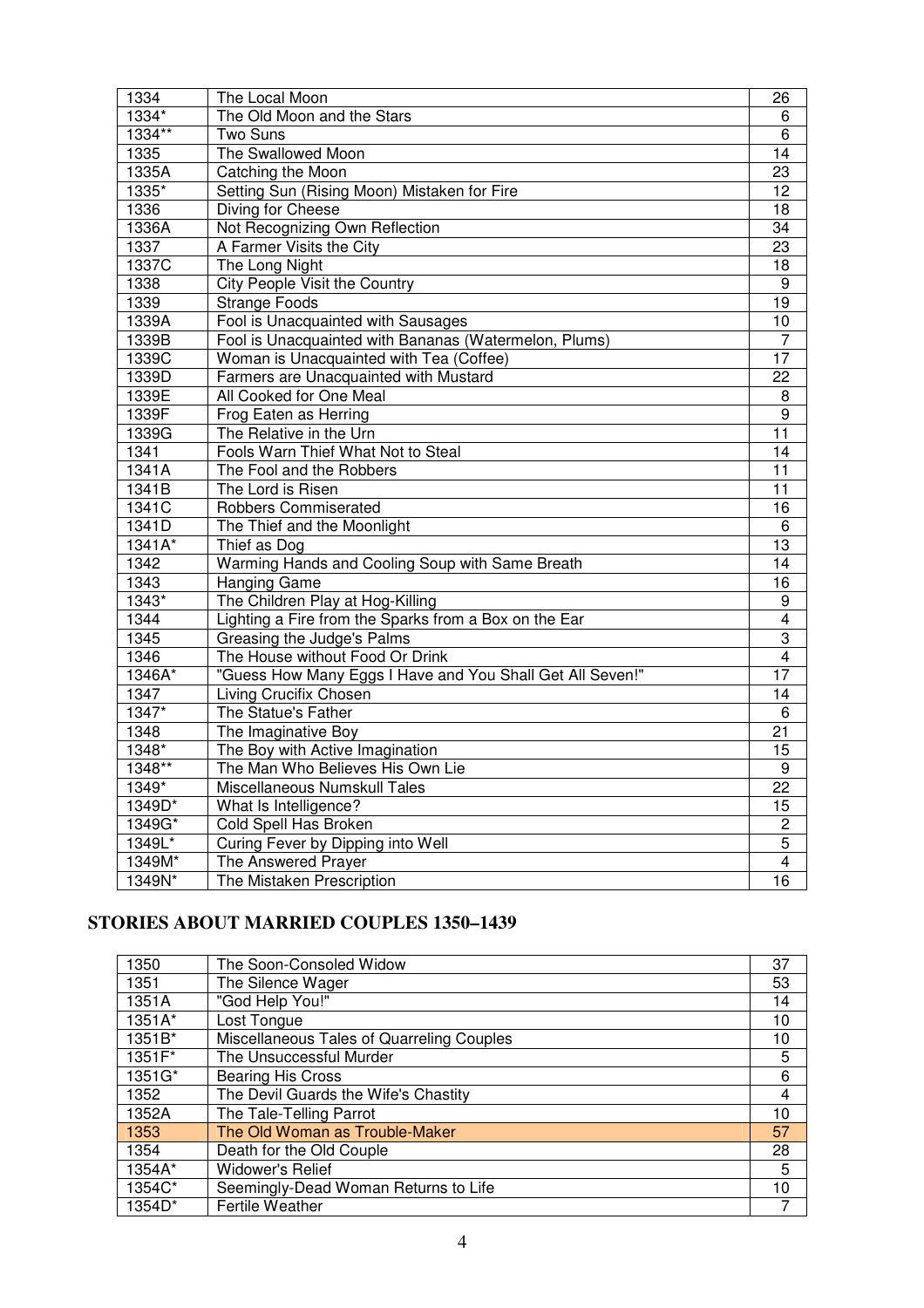| 1355          | The Man Hidden under the Bed                                           | 8                       |
|---------------|------------------------------------------------------------------------|-------------------------|
| 1355A         | The Lord Above; the Lord Below                                         | 12                      |
| 1355B         | "I Can See the Whole World!"                                           | 25                      |
| 1355C         | The Lord Above Will Provide                                            | 29                      |
| 1355A*        | Unfaithful Wife as Judge                                               | 8                       |
| 1357*         | Wife's Duty to Have Lovers                                             | $\overline{7}$          |
| 1357A*        | Peas in the Jar                                                        | $\overline{4}$          |
| 1358          | Trickster Surprises Adulteress and Lover                               | 18                      |
| 1358A         | Hidden Lover Buys Freedom from Discoverer                              | 28                      |
| 1358B         | Husband Carries Off Box Containing Hidden Lover                        | 31                      |
| 1358C         | Trickster Discovers Adultery: Food Goes to Husband Instead of Lover    | 42                      |
| 1358*         | Child Unwittingly Betrays His Mother's Adultery                        | 8                       |
| 1359          | Husband Outwits Adulteress and Lover                                   | 18                      |
| 1359A         | Hiding the Lover                                                       | 24                      |
| 1359B         | Husband Meets the Lover in the Wife's Place                            | 18                      |
| 1359C         | Husband Prepares to Castrate the Crucifix                              | 25                      |
| 1359A*        | <b>Pulling Out Hairs</b>                                               | $\overline{7}$          |
| 1360          | Man Hidden in the Roof                                                 | 17                      |
| 1360B         |                                                                        | 26                      |
|               | Flight of the Woman and Her Lover from the Stable                      |                         |
| 1360C         | <b>Old Hildebrand</b>                                                  | 56                      |
| 1361          | The Flood                                                              | 27                      |
| 1362          | The Snow-Child                                                         | 10                      |
| 1362A*        | The Three Months' Child                                                | 18                      |
| 1362B*        | Marrying a Man of Forty                                                | 5                       |
| 1363          | Tale of the Cradle                                                     | 12                      |
| 1364          | The Blood-Brother's Wife                                               | 29                      |
| 1365          | <b>The Obstinate Wife</b>                                              | 21                      |
| 1365A         | Wife Falls into a Stream                                               | 35                      |
| 1365B         | Cutting with the Knife Or the Scissors                                 | 37                      |
| 1365C         | The Wife Insults the Husband as Lousy-Head                             | 26                      |
| 1365D         | Thank God the Basket is Ready                                          | $\overline{2}$          |
| 1365E         | The Quarrelsome Couple                                                 | 33                      |
| $1366*$       | The Cowering Husband                                                   | 15                      |
| 1367          | <b>Trickster Shifts Married Couples in Bed</b>                         | $\,6$                   |
| 1367*         | Better to Hang Than to Marry an Evil Woman                             | $\overline{5}$          |
| 1367**        | Double the Fee                                                         | $\overline{3}$          |
| 1368          | Marriage to a Small Woman: The Smaller Evil                            | $\overline{5}$          |
| $1368**$      | The Nine Skins of the Women                                            | $6\overline{6}$         |
| 1369          | The Woman's Tree                                                       | 6                       |
| 1370          | The Lazy Wife is Reformed                                              | 25                      |
| 1370B*        | Wife Too Lazy to Spin                                                  | 13                      |
| 1370C*        | Miscellaneous Tales of a Lazy Woman                                    | 9                       |
| 1371A*        | Darkening the Flour                                                    | $\overline{3}$          |
| 1372          | The Box on the Ears                                                    | $\overline{16}$         |
| 1372*         | The Wife's Disease                                                     | 8                       |
| 1373          | The Weighed Cat                                                        | 19                      |
| 1373A         | Wife Eats So Little                                                    | 22                      |
| 1373A*        | Wife Says Cat Ate the Meat                                             | 5                       |
| 1373B*        | Daughter Offers Father Her Own Flesh                                   | $\overline{4}$          |
| 1374*         | Woman Who Doesn't Know How to Bake Bread                               | 13                      |
| 1375          | Who Can Rule His Wife?                                                 | 26                      |
| 1376A*        | How a Husband Cures His Wife of Fairy Tales                            | 6                       |
| 1377          | The Husband Locked Out                                                 | 29                      |
| 1378          | The Marked Coat in the Wife's Room                                     | 16                      |
| 1378A*        | The Husband in the Tavern                                              | $\overline{\mathbf{4}}$ |
| 1378B*        |                                                                        | $\overline{5}$          |
|               | <b>Wife's Temporary Success</b>                                        | 16                      |
| 1379<br>1379* | Wife Deceives Husband with Substituted Bedmate<br><b>False Members</b> | 12                      |
| 1379**        |                                                                        |                         |
| 1379***       | The Sailor and the Oar                                                 | 4                       |
|               | One-Eyed Man Marries                                                   | 5                       |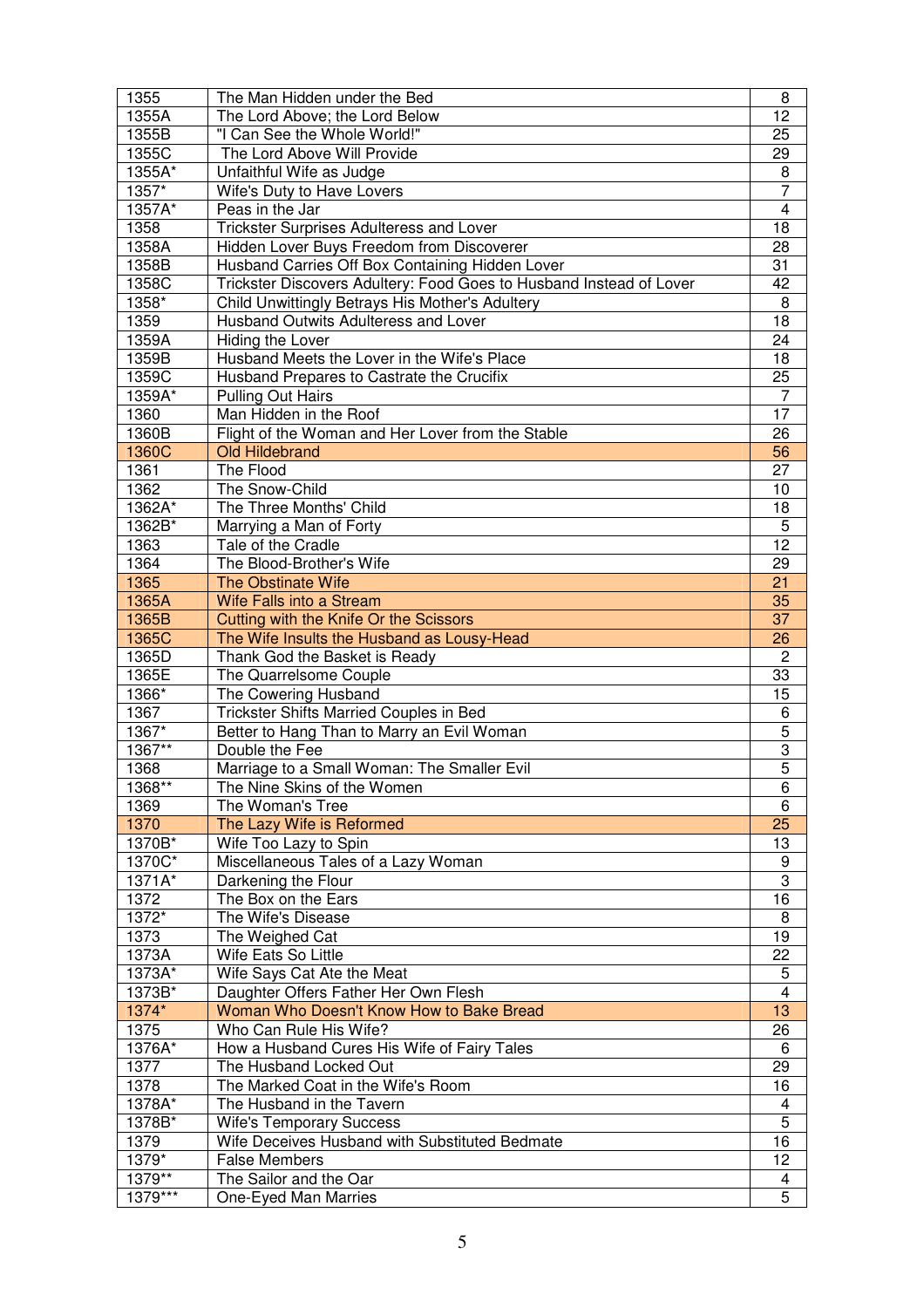| 1380   | The Faithless Wife                                                               | 60             |
|--------|----------------------------------------------------------------------------------|----------------|
| 1380A* | The Petitioner Fooled                                                            | 28             |
| 1381   | The Talkative Wife and the Discovered Treasure                                   | 62             |
| 1381A  | Husband Discredited by Absurd Truth                                              | 30             |
| 1381B  | The Sausage Rain                                                                 | 32             |
| 1381C  | The Buried Sheep's Head                                                          | 36             |
| 1381D  | The Wife Multiplies the Secret                                                   | 35             |
| 1381E  | Old Man Sent to School                                                           | 21             |
| 1381D* | Secret Senate                                                                    | 4              |
| 1381F* | Riding on the Sow                                                                | $\overline{2}$ |
| 1382   | The Farmwife at the Market                                                       | 16             |
| 1383   | The Woman Does Not Know Herself                                                  | 32             |
| 1384   | The Husband Hunts Three Persons as Stupid as His Wife                            | 76             |
| 1385   | The Foolish Wife's Security                                                      | 26             |
| 1385*  | Learning about Money                                                             | 12             |
| 1386   | Meat as Food for Cabbage                                                         | 40             |
| 1387   | The Woman Goes to Get Beer                                                       | 32             |
| 1387*  | Woman Must Do Everything like Her Neighbours                                     | 7              |
| 1389*  | The Stingy Farmwife Gives Her Servant Some Little and Some Big Lumps<br>of Sugar | 6              |
| 1390*  | The Dish He Hates                                                                | 6              |
| 1391   | Every Hole to Tell the Truth                                                     | 20             |
| 1393   | The Single Blanket                                                               | 2              |
| 1394   | Polygynist Man Loses His Beard                                                   | 9              |

## **The Foolish Wife and Her Husband 1380–1404**

## **The Foolish Husband and His Wife 1405–1429**

| 1405    | The Lazy Spinning Woman                       | 22              |
|---------|-----------------------------------------------|-----------------|
| 1405*   | Woman Will Never Work                         | 6               |
| 1406    | The Three Clever Wives Wager                  | 39              |
| 1406A*  | Women's Tricks are Better Than Men's          | 8               |
| 1407    | The Miser                                     | 20              |
| 1407A   | "Everything!"                                 | 18              |
| 1407B   | The Great Eater                               | 1               |
| 1408    | The Man Who Does His Wife's Work              | 49              |
| 1408B   | <b>Fault-Finding Husband Nonplussed</b>       | 15              |
| 1408C   | The String of Chickens                        | 10              |
| 1409    | The Obedient Husband                          | 6               |
| $1409*$ | The Woman Cooks the Dog for Dinner            | $\overline{5}$  |
| 1410    | <b>Four Man's Mistress</b>                    | $\overline{8}$  |
| 1415    | Lucky Hans                                    | 60              |
| 1416    | The Mouse in the Silver Jug                   | 36              |
| 1417    | The Cut-Off Nose (Hair)                       | 15              |
| 1418    | The Equivocal Oath                            | 20              |
| $1418*$ | The Confession                                | $\overline{7}$  |
| 1419    | The Returning Husband Hoodwinked              | 33              |
| 1419A   | The Husband in the Chicken House              | 13              |
| 1419B   | The Animal in the Chest                       | 16              |
| 1419C   | The One-Eyed Husband                          | $\overline{13}$ |
| 1419D   | The Lovers as Pursuer and Fugitive            | $\overline{12}$ |
| 1419E   | Underground Passage to Lover's House          | 26              |
| 1419F   | Husband Frightened by Wife's Lover in Hog Pen | 6               |
| 1419G   | The Clergyman's Breeches                      | $\overline{9}$  |
| 1419H   | Woman Warns Lover of Husband by Singing Song  | $\overline{13}$ |
| 1419J*  | <b>Husband Sent for Water</b>                 | 4               |
| 1420    | The Lover's Gift Regained                     | $\overline{5}$  |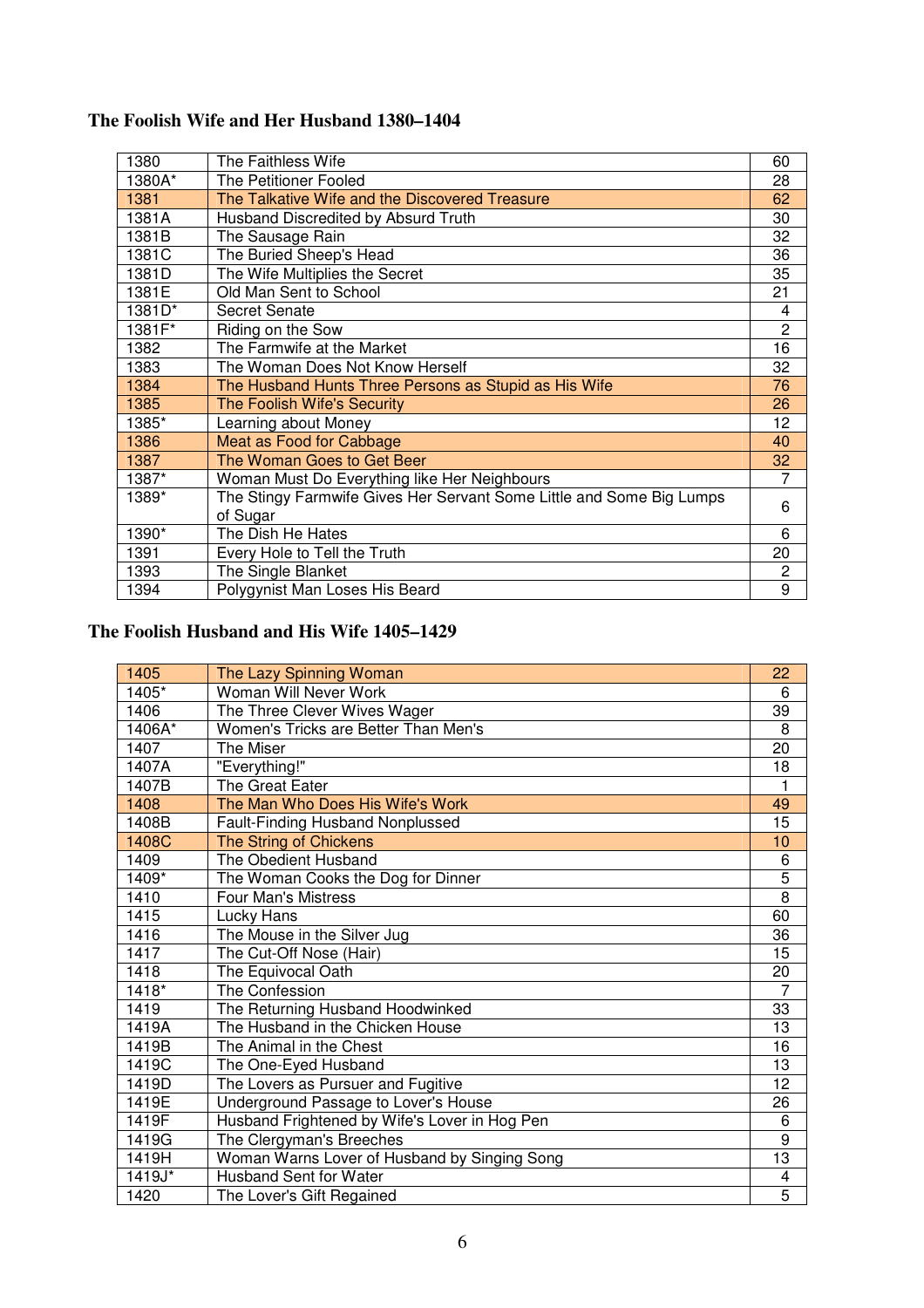| 1420A  | The Broken (Removed) Article                             | 9  |
|--------|----------------------------------------------------------|----|
| 1420B  | Horse and Wagon as Gift                                  | 8  |
| 1420C  | Borrowing from the Husband and Returning to the Wife     | 4  |
| 1240D  | Accidental Discovery of Identity                         |    |
| 1420G  | <b>Buying the Goose</b>                                  | 5  |
| 1422   | Parrot Reports Wife's Adultery                           | 14 |
| 1423   | The Enchanted Pear Tree                                  | 29 |
| 1424   | Friar Adds Missing Nose                                  | 25 |
| 1424*  | Wife Recovers What Her Husband First Found and Then Lost | 10 |
| 1425   | Putting the Devil into Hell                              | 18 |
| 1425B* | Why the Seventh Child Has Red Hair                       | 2  |
| 1426   | The Wife Kept in a Box                                   | 22 |
| 1429*  | <b>Remedy for Quarrelsomeness</b>                        | 14 |

## **The Foolish Couple 1430–1439**

| 1430  | The Man and His Wife Build Air Castles | 60 |
|-------|----------------------------------------|----|
| 1430A | Foolish Plans for the Unborn Child     | 19 |
| 1431  | The Contagoius Yawns                   |    |
| 1435* | The Cuckoo Calls from Inside the Cask  |    |
| 1437  | A Sweet Word                           |    |

## **STORIES ABOUT A WOMAN 1440–1524**

| 1440     | The Substituted Animal        | 15 |
|----------|-------------------------------|----|
| $1441*$  | Old Woman's Substitute        | 17 |
| $1441A*$ | The Inked Girl                | 4  |
| 1441B*   | Godfather and Godmother       | 9  |
| 1443*    | The Pillow Too High           | 12 |
| 1446     | "Let them Eat Cake!"          | 11 |
| 1447     | Drinking Only after a Bargain | 8  |
| 1447A*   | Selling Wine to Each Other    | 14 |
| 1448*    | Burned and Underbaked Bread   | 5  |
| 1449*    | The Stingy Hostess at the Inn | 10 |

## **Looking for a Wife 1450–1474**

| 1450      | <b>Clever Elsie</b>                        | 53             |
|-----------|--------------------------------------------|----------------|
| 1451      | The Thrifty Girl                           | 10             |
| 1452      | <b>Thrifty Cutting of Cheese</b>           | 17             |
| 1453      | <b>Key in Flax Reveals Laziness</b>        | 22             |
| 1453A     | The Fast Weaver                            | 6              |
| 1453**    | The Slovenly Financée                      | 16             |
| 1453***   | <b>Three-Weeks Old Dough</b>               | 22             |
| $1453***$ | The Fratulent Girl                         | 21             |
| 1453B*    | The Wedding That Did Not Take Place        | 5              |
| 1454*     | The Greedy Fiancée                         | 8              |
| 1455      | The Hard-hearted Fiancée                   | 13             |
| 1456      | The Blind Fiancée                          | 27             |
| 1456*     | The Blind Girl and Her Fiancé              | 8              |
| 1457      | <b>The Lisping Maiden</b>                  | 48             |
| 1457*     | <b>Stutterer Goes Matchmaking</b>          | 6              |
| 1458      | The Girl Who Ate So Little                 | 26             |
| 1458*     | The Careless Cook                          | 3              |
| 1459*     | The Suitor Takes Offense at a Word         | $\overline{7}$ |
| 1459**    | Keeping Up Appearance                      | 7              |
| 1460      | The Big Jump                               | 4              |
| 1461      | The Girl with the Ugly Name                | 3              |
| 1462      | The Unwilling Suitor Advised from the Tree | 15             |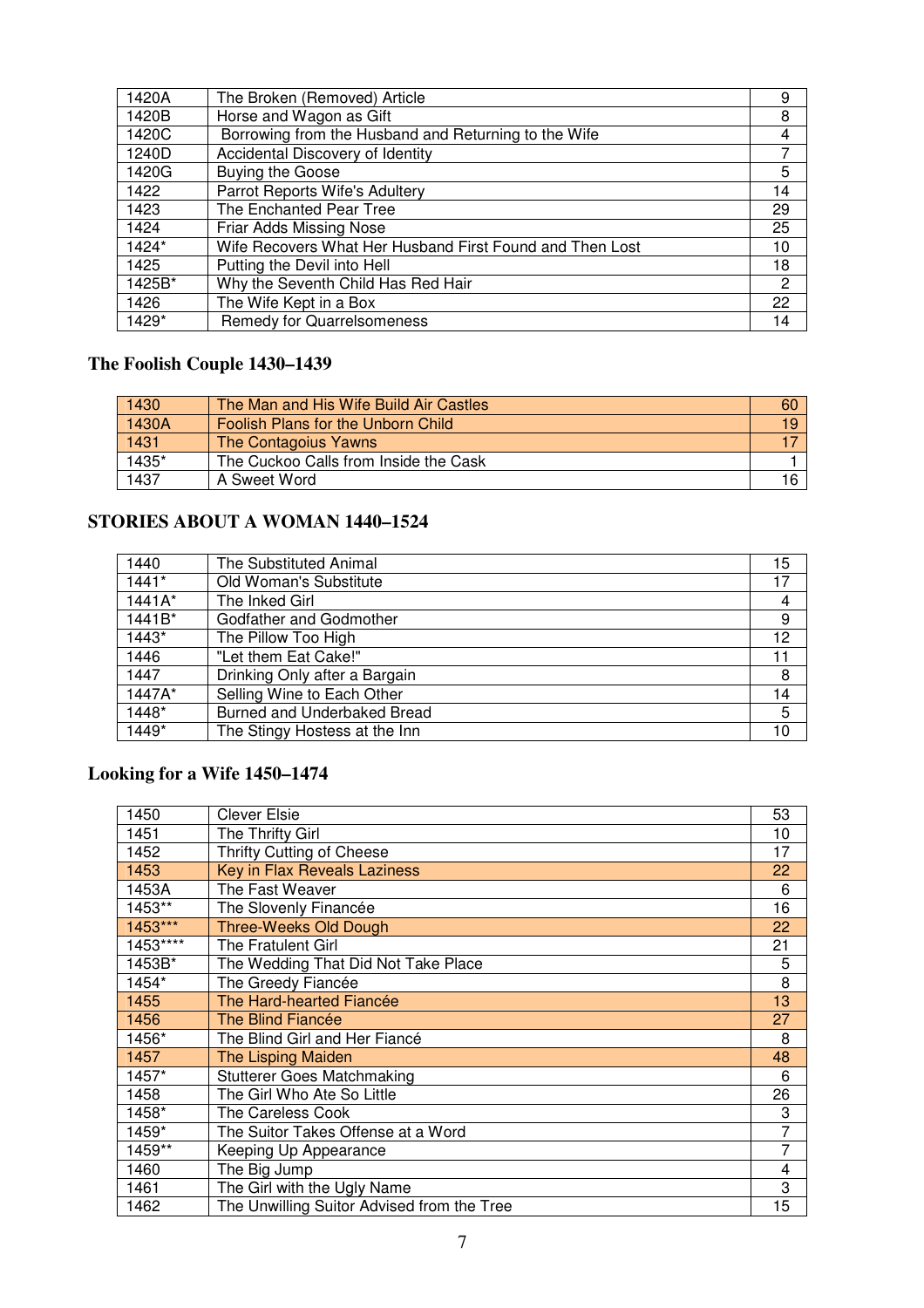| 1463     | Finger-Drying Contest Won by Deception | 6  |
|----------|----------------------------------------|----|
| $1463A*$ | Foolish Bride Gives Away Her Dowry     | 3  |
| 1464C*   | Good Housekeeping                      |    |
| 1465A*   | The Concentrated Washer                | 3  |
| 1468     | Money in the Bible                     | 8  |
| 1468*    | Marrying a Stranger                    | 18 |
| 1470     | Miscellaneous Bride Tests              | 12 |

## **Jokes About Old Maids 1475–1499**

| 1475   | Marriage Forbidden Outside the Parish | 27 |
|--------|---------------------------------------|----|
| 1476   | The Prayer for a Husband              | 24 |
| 1476A  | Prayer to Christ Child's Mother       | 20 |
| 1476B  | Old Maid Married to a Devil           | 13 |
| 1477   | The Wolf Husband                      | 11 |
| 1478   | <b>Nibbling the Nails</b>             | 6  |
| 1479*  | The Old Maid on the Roof              | 16 |
| 1485*  | <b>Pretty Lips</b>                    | 5  |
| 1485A* | Old Maid Wants to Attract Attention   | 4  |
| 1486*  | The Daughter Talks Too Loud           | 4  |
| 1488   | Miscellaneous Tales of Old Maids      | 19 |

### **Other Stories about Women 1500–1524**

| 1501    | Aristotle and Phyllis                     |    |
|---------|-------------------------------------------|----|
| $1503*$ | The Daughter-in-Law and the Real Daughter |    |
| 1510    | The Matron of Ephesus                     | 32 |
| $1511*$ | Advice of the Bells                       | 9  |
| $1512*$ | Consolation                               |    |
| 1515    | The Weeping Bitch                         |    |
| $1516*$ | Marriage as Purgatory                     |    |

#### **STORIES ABOUT A MAN 1525–1724**

## **The Clever Man 1525–1639**

| 1525      | The Master Thief                                       | 51             |
|-----------|--------------------------------------------------------|----------------|
| 1525A     | Tasks for a Thief                                      | 72             |
| 1525B     | The Horse Stolen                                       | 32             |
| 1525C     | <b>Fishing in the Street</b>                           | 11             |
| 1525D     | <b>Theft by Distracting Attention</b>                  | 64             |
| 1525E     | Thieves Steal from One Another                         | 69             |
| 1525G     | The Thief in Disguise                                  | 14             |
| $1525H_4$ | The Youth in the Beehive                               | 25             |
| 1525J     | Thieves Cheated of Their Booty                         | 41             |
| 1525K     | Ubiquitous Beggar                                      | 6              |
| 1525L     | Creditor Falsely Reported Insane When He Demands Money | 10             |
| 1525M     | The Sheep in the Cradle                                | 27             |
| 1525Q     | The Two Thieves Married to the Same Woman              | 10             |
| 1525R     | The Robber Brothers                                    | 8              |
| 1525K*    | Awarding the Stolen Property                           | $\overline{7}$ |
| 1525L*    | Theft Committed While Tale is Told                     | 23             |
| 1525N*    | Theft of Butter by Companion                           | 4              |
| 1525Z*    | <b>Other Tales of Thefts</b>                           | 41             |
| 1526      | The Old Beggar and the Robbers                         | 31             |
| 1526A     | Supper Won by a Trick                                  | 25             |
| 1526A**   | <b>Waiting until the Tower Falls</b>                   | 4              |
| 1527      | Robbers are Tricked into Fleeing                       | 13             |
| 1527A     | The Robber Disarmed                                    | 19             |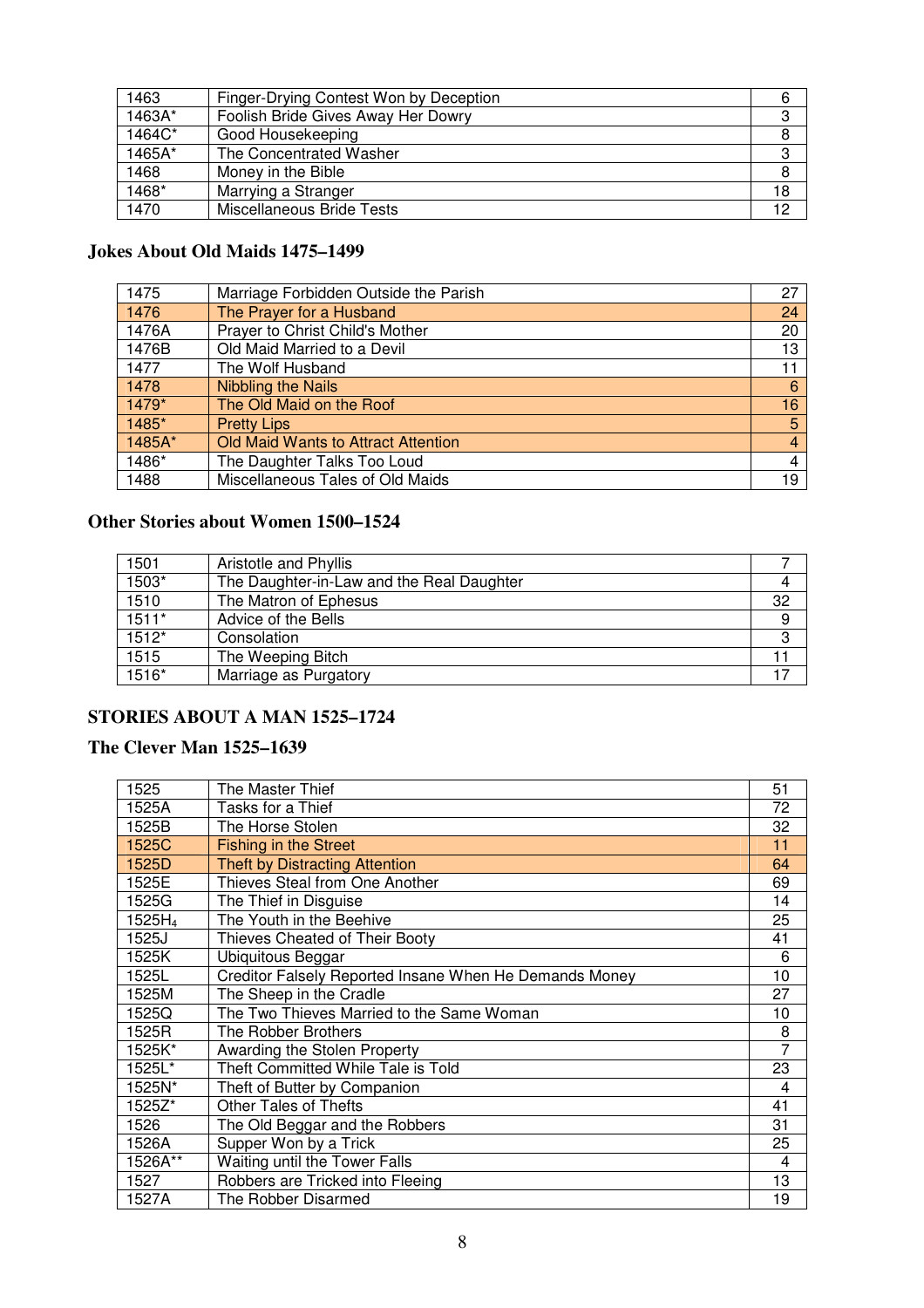| 1527*          | <b>Night Lodging Requisitioned</b>                 | 5                    |
|----------------|----------------------------------------------------|----------------------|
| 1528           | <b>Holding Down the Hat</b>                        | 52                   |
| 1529           | Thief as Donkey                                    | 38                   |
| 1529A*         | The Exchange of Horses                             | 9                    |
| 1529B*         | <b>Wolf-Hunting Sheep</b>                          | $\overline{5}$       |
| 1530           | Holding up the Rock                                | 41                   |
| 1530*          | The Man and His Dogs                               | 20                   |
| 1531           | Lord for a Day                                     | 22                   |
| 1532           | The Voice from the Grave                           | 16                   |
| 1533           | The Wise Carving of the Fowl                       | 41                   |
| 1533A          | Hog's Head Divided According to Scripture          | 20                   |
| 1533B          | The Third Egg                                      | 9                    |
| 1533C          | The Clever Division of the Herd                    | 8                    |
| 1534           | <b>Series of Clever Unjust Decisions</b>           | 52                   |
| 1534A          | The Innocent Man Condemned to Death                | 10                   |
| 1534A*         | Barber Substituted for Smith at Execution          | 11                   |
| 1534D*         | Sham Dumb Man Wins Suit                            | 11                   |
| 1534E*         | Good Decision                                      | 7                    |
| 1534Z*         | <b>Other Absurd Decisions</b>                      | 11                   |
| 1535           | The Rich and the Poor Farmer                       | 89                   |
| 1536           | Disposing of the Corpse                            | 13                   |
| 1536A          | The Woman in the Chest                             | 44                   |
| 1536B          | The Three Hunchback Brothers Drowned               | 62                   |
| 1536C          | The Murdered Lover                                 | 26                   |
| 1537           | The Corpse Killed Five Times                       | 61                   |
| 1537*          | Corpse's Legs Left                                 | 7                    |
| 1538           | The Revenge of the Cheated Man                     | 52                   |
| 1538*          | The Jester as Bride                                | 15                   |
|                |                                                    | 82                   |
| 1539<br>1539A* | <b>Cleverness and Gullibility</b>                  | 9                    |
|                | Closing Up the Wine Cask                           |                      |
| 1540           | The Student from Paradise (Paris)                  | 61<br>17             |
| 1540A*         | Lady Sends Pigs as Wedding Hostess                 |                      |
|                |                                                    |                      |
| 1541           | For the Long Winter                                | 60                   |
| $1541***$      | The Student Betrays the Shoemakers                 | 12                   |
| $1541***$      | "Today for Money, Tomorrow for None"               | $\overline{4}$       |
| 1542           | The Clever Boy                                     | 58                   |
| 1542*          | Sailor Substitute                                  | 7                    |
| 1542**         | The Maiden's Honor                                 | $\overline{22}$      |
| 1543           | Not One Penny Less                                 | 30                   |
| 1543A          | The Greedy Dreamer                                 | 9                    |
| 1543*          | The Man without a Member                           | 18                   |
| 1543C*         | The Clever Doctor                                  | 9                    |
| $1543D$ *      | Stone as Witness                                   | $\overline{9}$       |
| 1543E*         | Tree as Witness                                    | $\overline{9}$       |
| 1544           | The Man Who Got a Night's Lodging                  | 30                   |
| 1544A*         | A Soldier's Riddle                                 | 19                   |
| 1544B*         | The Troublesome Guest                              | 6                    |
| 1545           | The Boy with Many Names                            | 47                   |
| 1545A          | Learning to Sleep in Bed                           | $\overline{7}$       |
| 1545B          | The Boy Who Knew Nothing of Women                  | 22                   |
| 1545*          | Keeping Warm in Bed                                | 7                    |
| 1545A*         | "It's a Man!"                                      | 5                    |
| 1546           | The Lump of Gold                                   | 24                   |
| 1547*          | The Trickster with Painted Penis                   | 9                    |
| 1548           | <b>The Soup Stone</b>                              | 32                   |
| 1548*          | The Fool's Talent                                  | 5                    |
| 1551           | The Wager That Sheep are Hogs                      | 37                   |
| 1551*          | How Much the Donkey Cost                           | 6                    |
| 1552*<br>1553  | Soup Made from Hare Soup<br>An Ox for Five Pennies | $\overline{7}$<br>21 |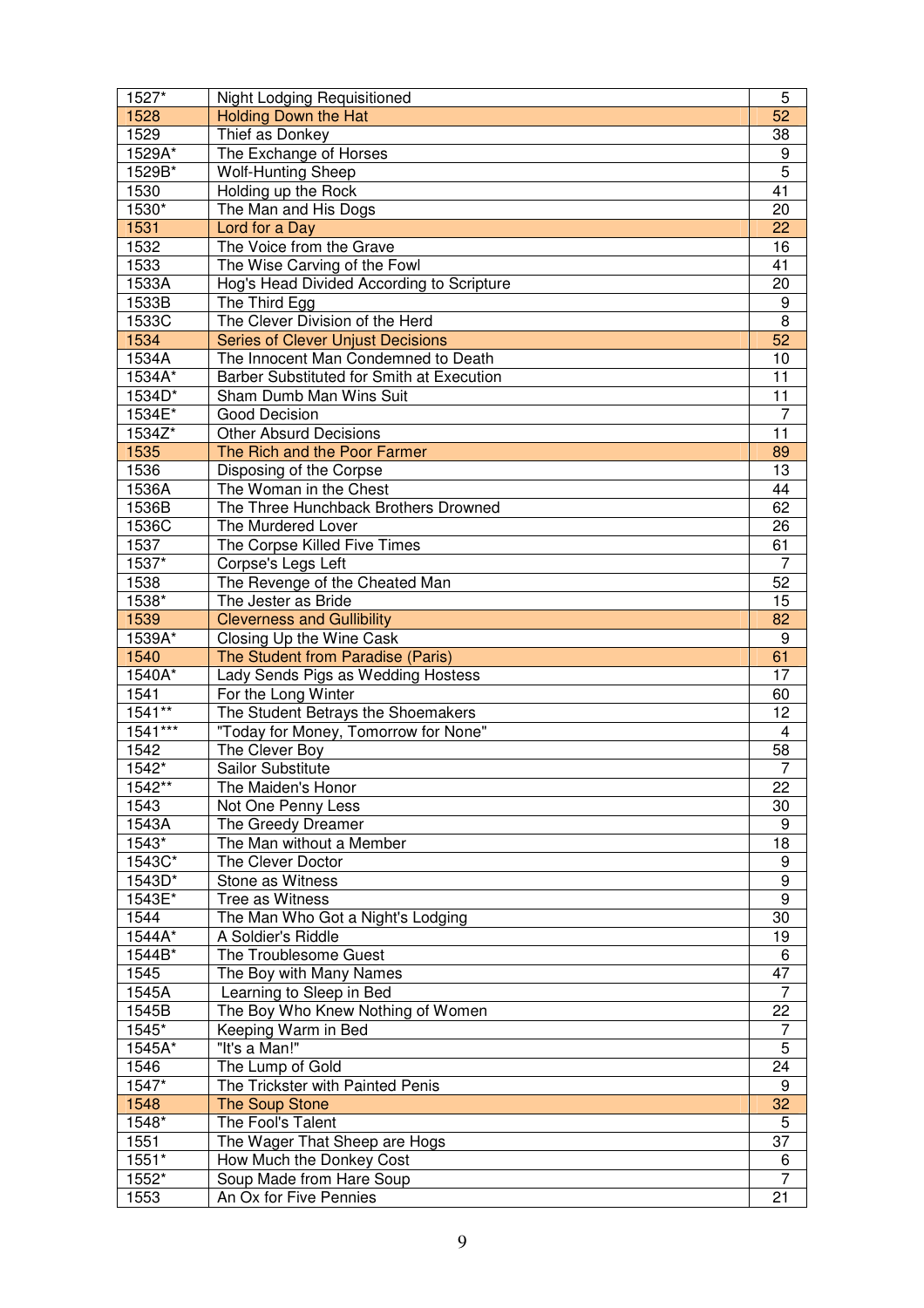| 1553B*  | Pleasing the Captain                        | 4                         |
|---------|---------------------------------------------|---------------------------|
| 1555    | Milk in the Cask                            | 10                        |
| 1555A   | Paying for Bread with Beer                  | 11                        |
| 1555B   | The Wine and Water Business                 | 7                         |
| 1555C   | The Good Meal                               | 3                         |
| 1556    | The Double Pension                          | 15                        |
| 1557    | Box on the Ear Returned                     | 16                        |
| 1558    | Welcome to the Clothes                      | 30                        |
| 1559A*  | Always Hungry                               | $\ensuremath{\mathsf{3}}$ |
| 1559C*  | Some Things Not for Sale                    | 8                         |
| 1560    | Make-Believe Eating; Make-Believe Work      | 24                        |
| 1560**  | "Is It Still Raining?"                      | 7                         |
| 1561    | Three Meals in a Row                        | 34                        |
| 1561*   | A Cure for Nearsightedness                  | 11                        |
| 1561**  | Eating and Work                             | 11                        |
| 1562    | "Think Thrice before You Speak"             | 24                        |
| 1562A   | "The Barn is Burning!"                      | 36                        |
| 1562B   | Wife Follows Written Instructions           | 11                        |
| 1562A*  | Deceptive Bargain: Fasting Together         | 6                         |
| 1562B*  | Dog's Bread Stolen                          | 7                         |
| 1562C*  | Miser Eats at Night                         | 9                         |
| 1562D*  | The Boy Goes to Sleep on His Job            | 3                         |
| 1562F*  | The Hunt for the Pea                        | $\overline{8}$            |
| 1562J*  | "Sing It!"                                  | 5                         |
| 1563    | "Both?"                                     | 53                        |
| 1563*   | The Terrible Threat                         | 24                        |
| 1564*   | The Clever Granary Watcher                  | 4                         |
| 1565    | <b>Agreement Not to Scratch</b>             | 34                        |
| 1565*   | The Big Cake                                | 5                         |
| 1565**  | Turnips as Bacon                            | 13                        |
| 1566**  | Butter vs. Bread                            | 5                         |
| 1566A*  | Maids Must Rise Even Earlier                | 8                         |
| 1567    | <b>Stingy Household</b>                     | 25                        |
| 1567A   | Stingy Innkeeper Cured of Serving Weak Beer | 10                        |
| 1567C   | Asking the Large Fish                       | 20                        |
| 1567E   | The Hungry Man's Lies                       | $\overline{\mathbf{4}}$   |
| 1567F   | The Hungry Shepherd                         | 15                        |
| 1567G   | <b>Good Food Changes Song</b>               | $\overline{13}$           |
| 1567H   | The Big and the Small Fish                  | 4                         |
| 1568*   | The Master and the Farmhand at the Table    | 21                        |
| 1568**  | The Master and the Pupil Quarrel            | 7                         |
| 1569**  | <b>Clothing the Servant</b>                 | 3                         |
| 1570*   | "Gorge Silently"                            | $\overline{\mathbf{4}}$   |
| $1571*$ | The Servants Punish Their Master            | $\overline{\mathbf{4}}$   |
| 1571**  | The Boastful Servant                        | 7                         |
| 1572*   | <b>The Master's Privilege</b>               | 16                        |
| 1572A*  | The Saints at the Cream                     | 25                        |
| 1572B*  | What God Gave Him                           | 5                         |
| 1572C*  | "Don't Contradict Me!"                      | $\overline{5}$            |
| 1572E*  | The Clever Coachman and the Hungry Master   | $\overline{4}$            |
| 1572F*  | Turning the Shovel Backwards                | 5                         |
| 1572K*  | Not Many Words                              | $\overline{\mathbf{4}}$   |
| 1572L*  | No Pay for Lying in the Sun                 | 6                         |
| 1572M*  | The Apprentice's Dream                      | 3                         |
| 1572N*  | <b>Cure for Constipation</b>                | $\overline{3}$            |
| 1573*   | The Clever Servant as Trouble Maker         | 18                        |
| 1574    | <b>The Tailor's Dream</b>                   | 14                        |
| 1574A   | The Stolen Piece of Cloth                   | 9                         |
| 1574*   | The Foresightful Farmhand                   | $\overline{11}$           |
| 1575*   | The Clever Shepherd                         | 15                        |
|         |                                             |                           |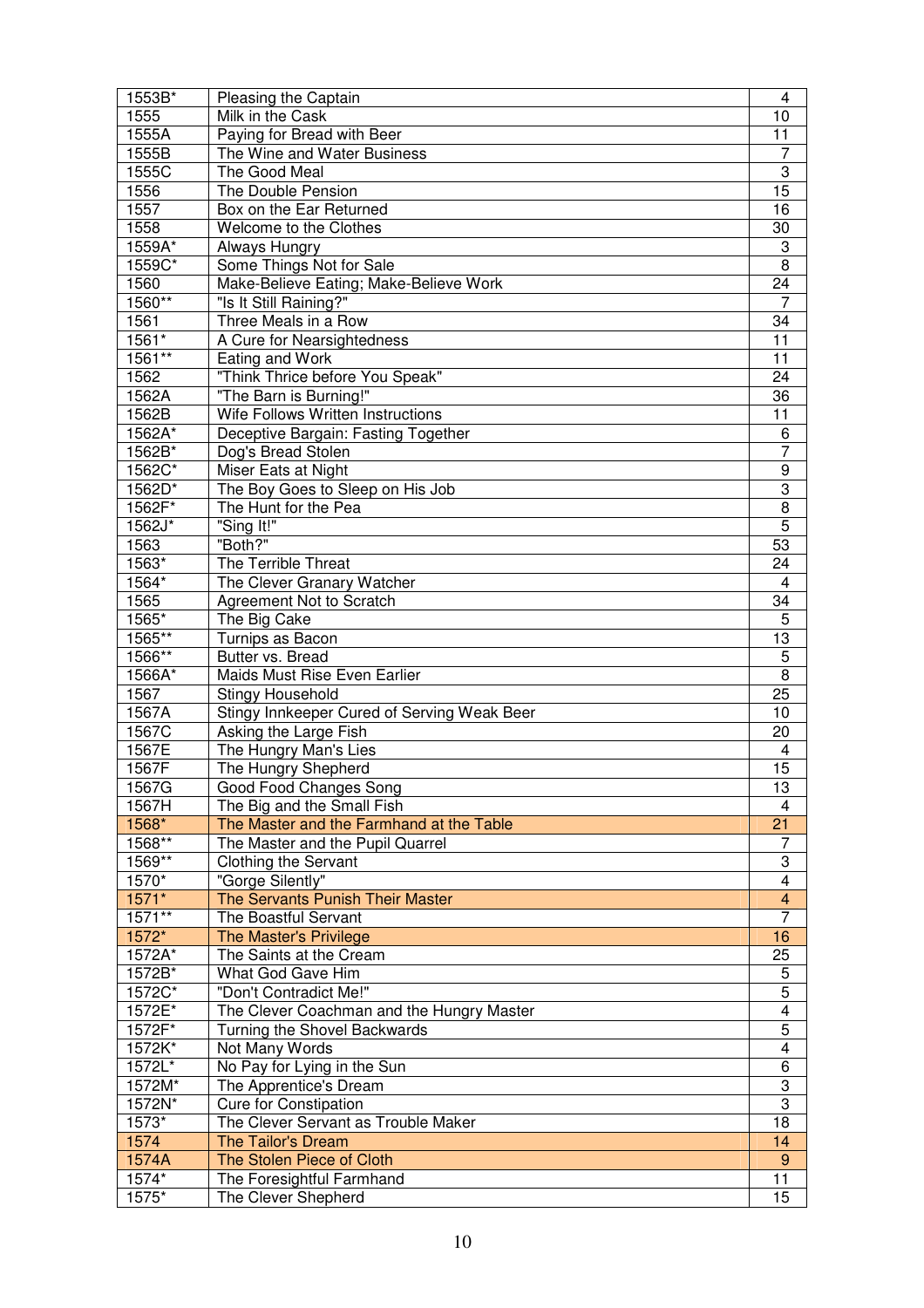| 1575A*        | <b>God Speaks</b>                                                                    | 3                                           |
|---------------|--------------------------------------------------------------------------------------|---------------------------------------------|
| 1577          | Blind Men Duped into Fighting                                                        | 21                                          |
| 1577*         | <b>Blind Robber Paid Back</b>                                                        | 22                                          |
| 1577**        | The Blind Man Tricked                                                                | 6                                           |
| 1578*         | The Inventive Beggar                                                                 | 7                                           |
| 1578A*        | The Drinking Cup                                                                     | $\overline{5}$                              |
| 1578B*        | How a Woman Came to Loathe Tripe                                                     | $\overline{5}$                              |
| 1578C*        | The Apple                                                                            | $\overline{4}$                              |
| 1579          | Carrying Wolf, Goat, and Cabbage across Stream                                       | 28                                          |
| 1579**        | A Hundred Animals                                                                    | 6                                           |
| 1580A*        | Mounting the Horse                                                                   | 10                                          |
| 1585          | The Lawyer's Mad Client                                                              | 50                                          |
| 1585*         | The Farmer's Promise                                                                 | $\overline{4}$                              |
| 1586          | The Man in Court for Killing a Fly                                                   | 63                                          |
| 1586B         | The Fine for Assault                                                                 | 10                                          |
| 1588*         | The Unseen                                                                           | 14                                          |
| 1588**        | Cheater Caught by Seizing on His Own Words                                           | 11                                          |
| 1588***       | The Fraudulent Will                                                                  | 5                                           |
| 1589          | The Lawyer's Dog Steals Meat                                                         | 12                                          |
| 1590          | The Tresspasser's Defense                                                            | 32                                          |
| 1591          | The Three Joint Depositors                                                           | 21                                          |
| 1592          | The Iron-Eating Mice                                                                 | 22                                          |
| 1592A         | The Transformed Gold                                                                 | 7                                           |
| 1592B         | The Pot Has a Child and Dies                                                         | 20                                          |
| 1592B*        | The Deceiving Merchant                                                               | 6                                           |
| 1593          | The Clothesline                                                                      | 4                                           |
| 1594          | The Donkey is Not at Home                                                            | 14                                          |
| 1595          | The Rabbit Poacher                                                                   | 4                                           |
| 1600          | The Fool as Murderer                                                                 | 41                                          |
| 1605*         | The Tax Exemption                                                                    | 3                                           |
| 1610          | <b>Sharing the Reward</b>                                                            | 47                                          |
| 1611          | Contest in Climbing the Mast                                                         | 6                                           |
| 1612          | The Contest in Swimming                                                              | 13                                          |
| 1613          | Playing Cards are My Calendar and Prayer Book                                        | 23                                          |
| 1613A*        | <b>Political Convictions</b>                                                         | 4                                           |
| 1614*         | Repairing the Well                                                                   | 8                                           |
| 1615          | The Marked Coin                                                                      | 8                                           |
| 1617          | Unjust Banker Deceived into Delivering Deposits                                      | $\overline{25}$                             |
| 1617*         | The Blind Man's Treasure                                                             | 16                                          |
| 1620<br>1620* | The Emperor's New Clothes                                                            | 22                                          |
| 1621*         | The Conversation of Two Handicapped Persons<br>The Horse is Cleverer Than the Priest | 17                                          |
| 1621A*        | Donkey Refuses to Drink after It Has Had Enough                                      | $\boldsymbol{9}$<br>$\overline{\mathbf{4}}$ |
| 1623*         | An Old Hen Instead of a Young One                                                    | $\overline{9}$                              |
| 1624          | Thief's Excuse: The Big Wind                                                         | 15                                          |
| 1624A*        | <b>Shortest Road</b>                                                                 | 11                                          |
| 1624B*        | The Theft of Bacon                                                                   | 18                                          |
| 1624C*        | The Horse's Fault                                                                    | 11                                          |
| 1626          | Dream Bed                                                                            | 48                                          |
| 1628          | The Learned Son and the Forgotten Language                                           | 23                                          |
| 1628*         | So They Speak Latin                                                                  | 17                                          |
| 1629*         | The Supposed Magic Spell                                                             | 9                                           |
| 1630A*        | Son Has Only Beaten Father's Cap                                                     | $\overline{8}$                              |
| 1630B*        | The Bear Thought to be a Log                                                         | $\overline{5}$                              |
| 1631          | Horse That Will Not Go over Trees                                                    | $1\overline{5}$                             |
| 1631A         | Mule Painted and Sold Back to Owner                                                  | 22                                          |
| 1631*         | The Tailor and the Smith as Wooer                                                    | $9\,$                                       |
| 1633          | Joint Ownership of the Cow                                                           | $\overline{11}$                             |
| 1634*         | Various Tricks Played by Gypsies                                                     | 11                                          |
| 1634A*        | Fish Promised in Return for Food and Money                                           | 5                                           |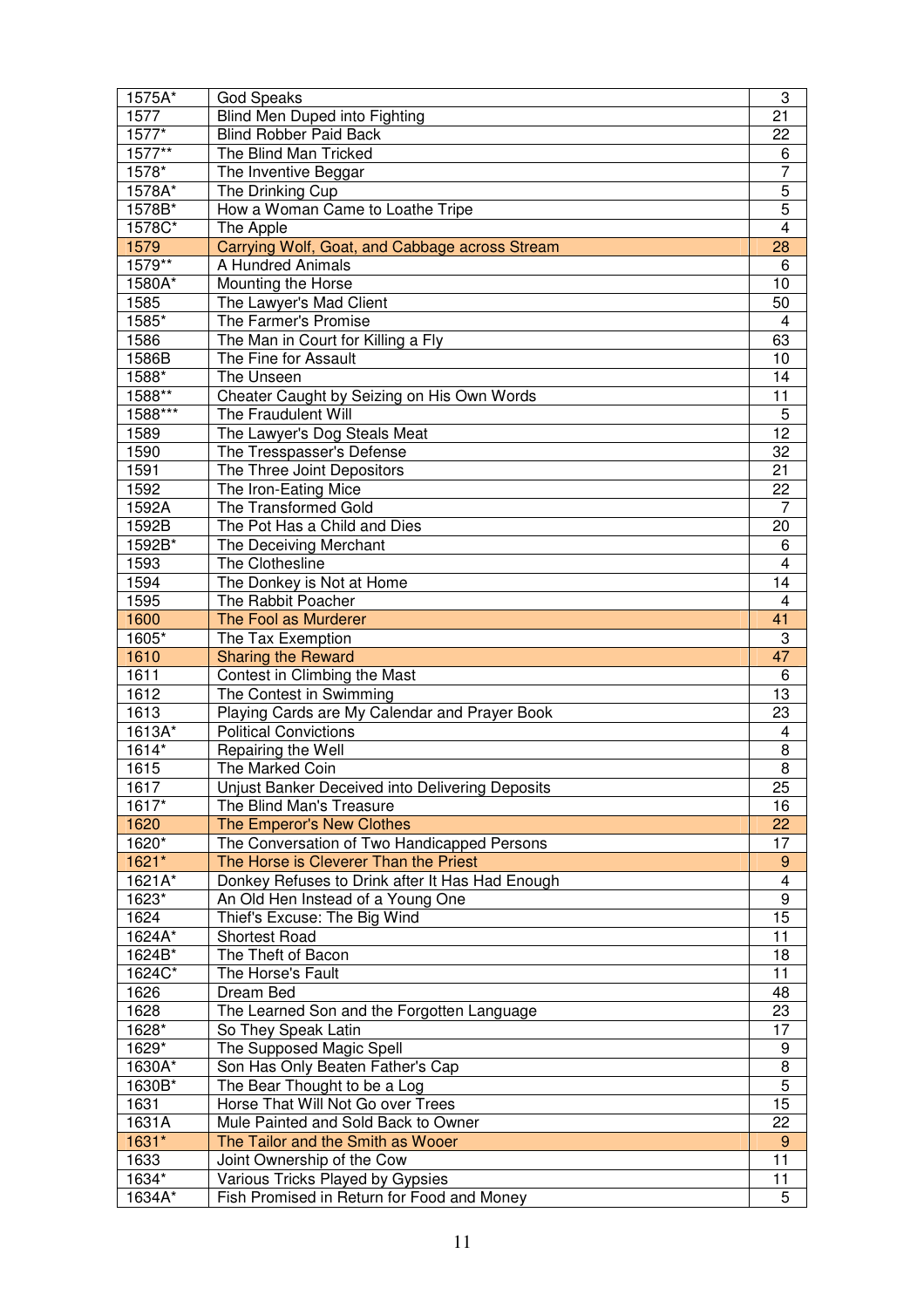| 1634E* | Throwing the Thief over the Fence        |     |
|--------|------------------------------------------|-----|
| 1635*  | Eulenspiegel's Tricks                    | -22 |
| 1636   | The Repentant Thief                      |     |
| 1638*  | Why It is Not a Sin for a Gipsy to Steal |     |
| 1639*  | The Royal Order Concerning Clothing      |     |

## **Lucky Accidents 1640–1674**

| 1640                 | <b>The Brave Tailor</b>                                        | 79              |
|----------------------|----------------------------------------------------------------|-----------------|
| 1641                 | <b>Doctor Know-All</b>                                         | 77              |
| 1641A                | Sham Physician Pretends to Diagnose Entirely from Urinanalysis | 9               |
| 1641B                | Physician in Spite of Himself                                  | 26              |
| 1641C                | Gibberish Thought to be Latin                                  | 9               |
| 1641D                | The Sham Physician                                             | $\overline{11}$ |
| 1641B*               | Who Stole from the Church?                                     | $\overline{c}$  |
| $1641C$ *            | "Do Not Postpone till Tomorrow What You Can Do Today"          | 6               |
| $164\overline{1D^*}$ | Miscellaneous Tales of Charlatans                              | 8               |
| 1642                 | The Good Bargain                                               | 49              |
| 1642A                | The Borrowed Coat                                              | 38              |
| 1643                 | <b>Money Inside the Statue</b>                                 | 55              |
| 1644                 | The Early Pupil                                                | 11              |
| 1645                 | The Trasure at Home                                            | $\overline{37}$ |
| 1645A                | Dream of Treasure Bought                                       | 17              |
| 1645B                | Dream of Marking the Treasure                                  | 28              |
| 1646                 | The Lucky Blow                                                 | 10              |
| 1650                 | The Three Lucky Brothers                                       | 40              |
| 1651                 | Wittington's Cat                                               | 51              |
| 1651A                | Fortune in Salt                                                | 16              |
| 1651A*               | The Accidental Heiress                                         | 3               |
| 1652                 | The Wolves in the Stable                                       | $\overline{9}$  |
| 1653                 | The Robbers under the Tree                                     | 79              |
| 1654                 | The Robbers in the Death Chamber                               | 49              |
| 1655                 | The Profitable Exchange                                        | 59              |
| 1656                 | How the Jews Were Lured Out of Heaven                          | 23              |
| 1659                 | Late Satisfaction                                              | $\overline{4}$  |
| 1660                 | The Poor Man in Court                                          | 26              |
| 1661                 | The Triple Tax                                                 | 12              |
| 1663                 | Dividing Five Eggs Equally between Two Men and One Woman       | 20              |
| 1670*                | How a Naked Soldier Became a General                           | $\overline{7}$  |
| 1674*                | Anticipatory Whipping                                          | 11              |

## **The Stupid Man 1675–1724**

| 1675   | The Ox (Ass) as Mayor                        | 38 |
|--------|----------------------------------------------|----|
| 1676   | The Pretended Ghost                          | 25 |
| 1676B  | Frightened to Death                          | 29 |
| 1676C  | Voices from the Graveyard                    | 8  |
| 1676*  | The Foolish Farmer Studies Medicine          | 7  |
| 1676D  | "That's My Head!"                            | 9  |
| 1676H* | The Devil's Sister                           | 8  |
| 1678   | The Boy Who Had Never Seen a Woman           | 39 |
| 1678** | First Time in Church                         |    |
| 1679*  | <b>Conscript Cannot Tell Left from Right</b> | 4  |
| 1680   | The Man Seeking a Midwife                    | 13 |
| 1681   | The Boy's Disasters                          | 38 |
| 1681A  | Preparations for the Wedding                 | 26 |
| 1681B  | Fool as Custodian of Home and Animals        | 39 |
| 1681A* | Take Care of the Stopper                     | 3  |
| 1682   | The Horse Learns Not to Eat                  | 37 |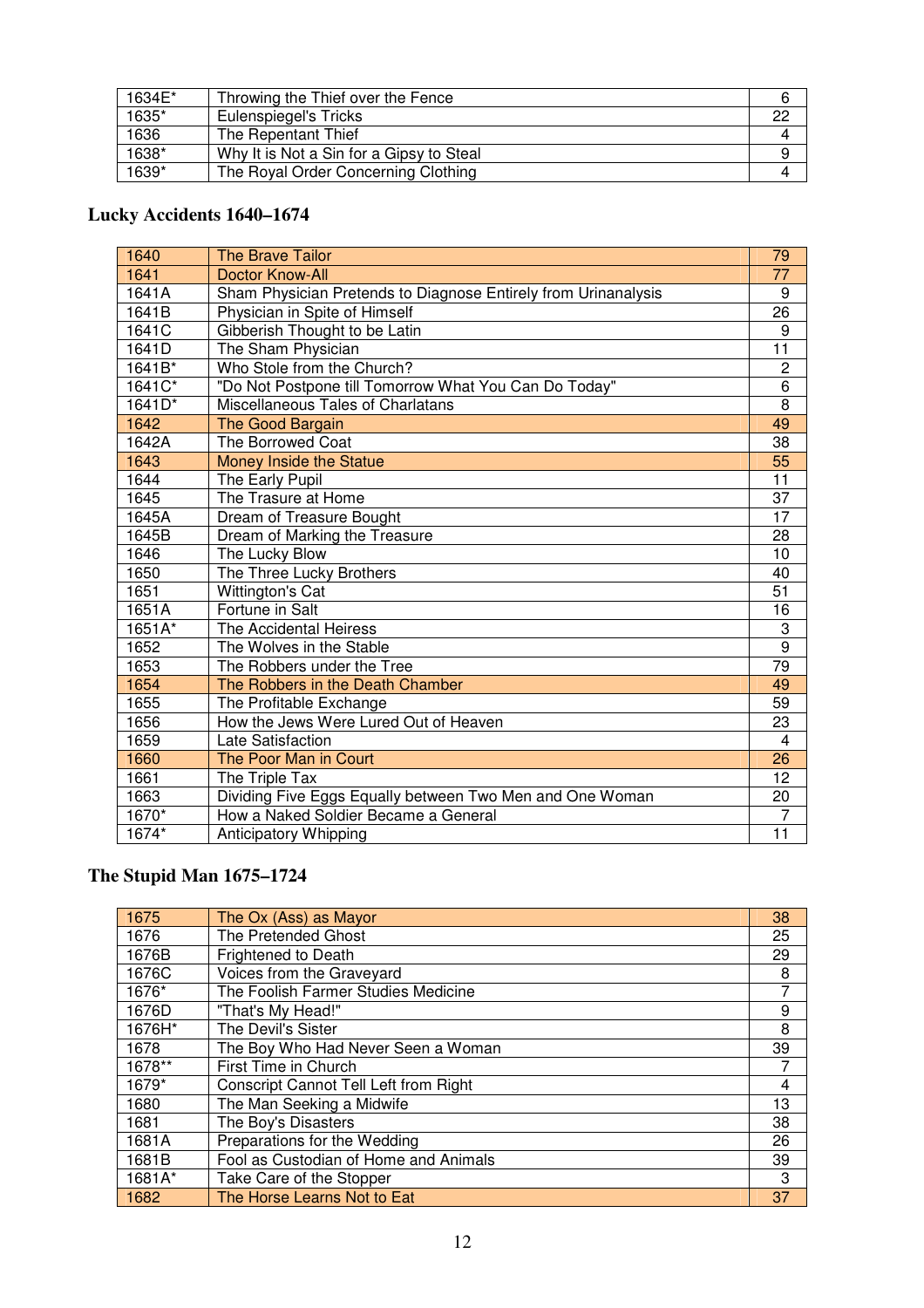| 1683*<br>6<br><b>Counting Birds</b><br>52<br>1685<br>The Foolish Bridegroom<br>1685A*<br>Fool Sets Up a Trap Beside His Own House<br>7<br>11<br>1686<br>The Wedding Night<br>5<br>1686A<br>Like Dogs<br>The Pike's Mouth<br>$\overline{6}$<br>1686A*<br>$\overline{4}$<br>1686*<br>The Price of Wood<br>1687<br>The Forgotten Word<br>47<br>1688<br>The Servant to Improve on the Master's Statements<br>29<br>1688A*<br>Jealous Suitors<br>"Thank God They Weren't Peaches"<br>1689<br>25<br>32<br>1689A<br>Two Presents for the King<br>18<br>1689B<br>The Unedible Meat<br>$\overline{5}$<br>1689*<br>Fool Appointed to Fictious Office Boasts of It<br>36<br>1691<br>The Hungry Clergyman<br>Hungry Suitor Brings Food from Home<br>1691A<br>$\overline{\mathbf{4}}$<br>13<br>1691B<br><b>Bad Table Manners</b><br>11<br>1691B*<br>Too Much Truth<br>1691C*<br><b>Permission Misunderstood</b><br>6<br>$\overline{4}$<br>1691D*<br>Sleep With Baby<br>1692<br>13<br>The Stupid Thief<br>1693<br>The Literal Fool<br>18<br>1694<br>10<br>The Company to Sing like the Leader<br>1694A<br>A Foolish Welcome<br>14<br>12<br>1695<br><b>Shoes for Animals</b><br>1696<br>"What Should I Have Said (Done)?"<br>77<br>"We Three; For Money"<br>1697<br>47<br><b>Deaf Persons and Their Foolish Answers</b><br>50<br>1698<br>19<br>1698A<br>Search for the Lost Animal<br>17<br>1698B<br>Travelers Ask the Way<br>Two Persons Believe Each Other Deaf<br>22<br>1698C<br>$\overline{\mathbf{4}}$<br>1698D<br>The Wedding Invitation<br>27<br>1698G<br>Misunderstood Words Lead to Comic Results<br>1698H<br>The Deaf Man in the Tree<br>5<br>$\overline{12}$<br>16981<br>Visiting the Sick<br>1698J<br>The Misunderstood Greeting<br>20<br>1698K<br>The Buyer and the Deaf Seller<br>$\overline{15}$<br>5<br>The Deaf Bishop<br>1698M<br>$\overline{7}$<br>1698N<br><b>Pretended Deafness</b><br>1698A*<br><b>Burning Off the Dirt</b><br>$\,$ 6<br>3<br>1698B*<br>Refusal to Eat<br>44<br>1699<br>Misunderstanding Because of Ignorance of a Foreign Language<br>1699B<br>The Changed Order<br>8<br>1700<br>"I Cannot Understand You"<br>25<br>1701<br>Echo Answers<br>7<br>1702<br>Anecdotes about Stutterers<br>20<br>1702A*<br>A Laconic Conversation<br>4<br>3<br>1703<br>Anecdotes about Near-Sighted Men<br>$\overline{27}$<br>1704<br>Anecdotes about Absurdly Stingy Persons<br>1704*<br>Saber and Fork<br>3<br>$\overline{12}$<br>1705<br>Talking Horse and Dog<br>1706<br>Anecdotes about Drunkards<br>10<br>1706A<br>The Steadfast Drinker<br>5<br>$\overline{4}$<br>1706B<br>The Obedient Drinker<br>$\overline{5}$<br>1706C<br>The Jacket with 36 Buttons<br>16<br>1706D<br>How the Drunken Man Was Cured<br>12<br>1706E<br>Drunk Man in the Mine<br>1708*<br>The Sharpshooter<br>3<br>1710<br><b>Boots Sent by Telegraph</b><br>26 | $1682**$ | The Communal Mule | $\mathbf 2$ |
|-----------------------------------------------------------------------------------------------------------------------------------------------------------------------------------------------------------------------------------------------------------------------------------------------------------------------------------------------------------------------------------------------------------------------------------------------------------------------------------------------------------------------------------------------------------------------------------------------------------------------------------------------------------------------------------------------------------------------------------------------------------------------------------------------------------------------------------------------------------------------------------------------------------------------------------------------------------------------------------------------------------------------------------------------------------------------------------------------------------------------------------------------------------------------------------------------------------------------------------------------------------------------------------------------------------------------------------------------------------------------------------------------------------------------------------------------------------------------------------------------------------------------------------------------------------------------------------------------------------------------------------------------------------------------------------------------------------------------------------------------------------------------------------------------------------------------------------------------------------------------------------------------------------------------------------------------------------------------------------------------------------------------------------------------------------------------------------------------------------------------------------------------------------------------------------------------------------------------------------------------------------------------------------------------------------------------------------------------------------------------------------------------------------------------------------------------------------------------------------------------------------------------------------------------------------------------------------------------------------------------------------------------------------------------------------------------------------------------------------------------------------------------------------------------------------------------------------------------|----------|-------------------|-------------|
|                                                                                                                                                                                                                                                                                                                                                                                                                                                                                                                                                                                                                                                                                                                                                                                                                                                                                                                                                                                                                                                                                                                                                                                                                                                                                                                                                                                                                                                                                                                                                                                                                                                                                                                                                                                                                                                                                                                                                                                                                                                                                                                                                                                                                                                                                                                                                                                                                                                                                                                                                                                                                                                                                                                                                                                                                                               |          |                   |             |
|                                                                                                                                                                                                                                                                                                                                                                                                                                                                                                                                                                                                                                                                                                                                                                                                                                                                                                                                                                                                                                                                                                                                                                                                                                                                                                                                                                                                                                                                                                                                                                                                                                                                                                                                                                                                                                                                                                                                                                                                                                                                                                                                                                                                                                                                                                                                                                                                                                                                                                                                                                                                                                                                                                                                                                                                                                               |          |                   |             |
|                                                                                                                                                                                                                                                                                                                                                                                                                                                                                                                                                                                                                                                                                                                                                                                                                                                                                                                                                                                                                                                                                                                                                                                                                                                                                                                                                                                                                                                                                                                                                                                                                                                                                                                                                                                                                                                                                                                                                                                                                                                                                                                                                                                                                                                                                                                                                                                                                                                                                                                                                                                                                                                                                                                                                                                                                                               |          |                   |             |
|                                                                                                                                                                                                                                                                                                                                                                                                                                                                                                                                                                                                                                                                                                                                                                                                                                                                                                                                                                                                                                                                                                                                                                                                                                                                                                                                                                                                                                                                                                                                                                                                                                                                                                                                                                                                                                                                                                                                                                                                                                                                                                                                                                                                                                                                                                                                                                                                                                                                                                                                                                                                                                                                                                                                                                                                                                               |          |                   |             |
|                                                                                                                                                                                                                                                                                                                                                                                                                                                                                                                                                                                                                                                                                                                                                                                                                                                                                                                                                                                                                                                                                                                                                                                                                                                                                                                                                                                                                                                                                                                                                                                                                                                                                                                                                                                                                                                                                                                                                                                                                                                                                                                                                                                                                                                                                                                                                                                                                                                                                                                                                                                                                                                                                                                                                                                                                                               |          |                   |             |
|                                                                                                                                                                                                                                                                                                                                                                                                                                                                                                                                                                                                                                                                                                                                                                                                                                                                                                                                                                                                                                                                                                                                                                                                                                                                                                                                                                                                                                                                                                                                                                                                                                                                                                                                                                                                                                                                                                                                                                                                                                                                                                                                                                                                                                                                                                                                                                                                                                                                                                                                                                                                                                                                                                                                                                                                                                               |          |                   |             |
|                                                                                                                                                                                                                                                                                                                                                                                                                                                                                                                                                                                                                                                                                                                                                                                                                                                                                                                                                                                                                                                                                                                                                                                                                                                                                                                                                                                                                                                                                                                                                                                                                                                                                                                                                                                                                                                                                                                                                                                                                                                                                                                                                                                                                                                                                                                                                                                                                                                                                                                                                                                                                                                                                                                                                                                                                                               |          |                   |             |
|                                                                                                                                                                                                                                                                                                                                                                                                                                                                                                                                                                                                                                                                                                                                                                                                                                                                                                                                                                                                                                                                                                                                                                                                                                                                                                                                                                                                                                                                                                                                                                                                                                                                                                                                                                                                                                                                                                                                                                                                                                                                                                                                                                                                                                                                                                                                                                                                                                                                                                                                                                                                                                                                                                                                                                                                                                               |          |                   |             |
|                                                                                                                                                                                                                                                                                                                                                                                                                                                                                                                                                                                                                                                                                                                                                                                                                                                                                                                                                                                                                                                                                                                                                                                                                                                                                                                                                                                                                                                                                                                                                                                                                                                                                                                                                                                                                                                                                                                                                                                                                                                                                                                                                                                                                                                                                                                                                                                                                                                                                                                                                                                                                                                                                                                                                                                                                                               |          |                   |             |
|                                                                                                                                                                                                                                                                                                                                                                                                                                                                                                                                                                                                                                                                                                                                                                                                                                                                                                                                                                                                                                                                                                                                                                                                                                                                                                                                                                                                                                                                                                                                                                                                                                                                                                                                                                                                                                                                                                                                                                                                                                                                                                                                                                                                                                                                                                                                                                                                                                                                                                                                                                                                                                                                                                                                                                                                                                               |          |                   |             |
|                                                                                                                                                                                                                                                                                                                                                                                                                                                                                                                                                                                                                                                                                                                                                                                                                                                                                                                                                                                                                                                                                                                                                                                                                                                                                                                                                                                                                                                                                                                                                                                                                                                                                                                                                                                                                                                                                                                                                                                                                                                                                                                                                                                                                                                                                                                                                                                                                                                                                                                                                                                                                                                                                                                                                                                                                                               |          |                   |             |
|                                                                                                                                                                                                                                                                                                                                                                                                                                                                                                                                                                                                                                                                                                                                                                                                                                                                                                                                                                                                                                                                                                                                                                                                                                                                                                                                                                                                                                                                                                                                                                                                                                                                                                                                                                                                                                                                                                                                                                                                                                                                                                                                                                                                                                                                                                                                                                                                                                                                                                                                                                                                                                                                                                                                                                                                                                               |          |                   |             |
|                                                                                                                                                                                                                                                                                                                                                                                                                                                                                                                                                                                                                                                                                                                                                                                                                                                                                                                                                                                                                                                                                                                                                                                                                                                                                                                                                                                                                                                                                                                                                                                                                                                                                                                                                                                                                                                                                                                                                                                                                                                                                                                                                                                                                                                                                                                                                                                                                                                                                                                                                                                                                                                                                                                                                                                                                                               |          |                   |             |
|                                                                                                                                                                                                                                                                                                                                                                                                                                                                                                                                                                                                                                                                                                                                                                                                                                                                                                                                                                                                                                                                                                                                                                                                                                                                                                                                                                                                                                                                                                                                                                                                                                                                                                                                                                                                                                                                                                                                                                                                                                                                                                                                                                                                                                                                                                                                                                                                                                                                                                                                                                                                                                                                                                                                                                                                                                               |          |                   |             |
|                                                                                                                                                                                                                                                                                                                                                                                                                                                                                                                                                                                                                                                                                                                                                                                                                                                                                                                                                                                                                                                                                                                                                                                                                                                                                                                                                                                                                                                                                                                                                                                                                                                                                                                                                                                                                                                                                                                                                                                                                                                                                                                                                                                                                                                                                                                                                                                                                                                                                                                                                                                                                                                                                                                                                                                                                                               |          |                   |             |
|                                                                                                                                                                                                                                                                                                                                                                                                                                                                                                                                                                                                                                                                                                                                                                                                                                                                                                                                                                                                                                                                                                                                                                                                                                                                                                                                                                                                                                                                                                                                                                                                                                                                                                                                                                                                                                                                                                                                                                                                                                                                                                                                                                                                                                                                                                                                                                                                                                                                                                                                                                                                                                                                                                                                                                                                                                               |          |                   |             |
|                                                                                                                                                                                                                                                                                                                                                                                                                                                                                                                                                                                                                                                                                                                                                                                                                                                                                                                                                                                                                                                                                                                                                                                                                                                                                                                                                                                                                                                                                                                                                                                                                                                                                                                                                                                                                                                                                                                                                                                                                                                                                                                                                                                                                                                                                                                                                                                                                                                                                                                                                                                                                                                                                                                                                                                                                                               |          |                   |             |
|                                                                                                                                                                                                                                                                                                                                                                                                                                                                                                                                                                                                                                                                                                                                                                                                                                                                                                                                                                                                                                                                                                                                                                                                                                                                                                                                                                                                                                                                                                                                                                                                                                                                                                                                                                                                                                                                                                                                                                                                                                                                                                                                                                                                                                                                                                                                                                                                                                                                                                                                                                                                                                                                                                                                                                                                                                               |          |                   |             |
|                                                                                                                                                                                                                                                                                                                                                                                                                                                                                                                                                                                                                                                                                                                                                                                                                                                                                                                                                                                                                                                                                                                                                                                                                                                                                                                                                                                                                                                                                                                                                                                                                                                                                                                                                                                                                                                                                                                                                                                                                                                                                                                                                                                                                                                                                                                                                                                                                                                                                                                                                                                                                                                                                                                                                                                                                                               |          |                   |             |
|                                                                                                                                                                                                                                                                                                                                                                                                                                                                                                                                                                                                                                                                                                                                                                                                                                                                                                                                                                                                                                                                                                                                                                                                                                                                                                                                                                                                                                                                                                                                                                                                                                                                                                                                                                                                                                                                                                                                                                                                                                                                                                                                                                                                                                                                                                                                                                                                                                                                                                                                                                                                                                                                                                                                                                                                                                               |          |                   |             |
|                                                                                                                                                                                                                                                                                                                                                                                                                                                                                                                                                                                                                                                                                                                                                                                                                                                                                                                                                                                                                                                                                                                                                                                                                                                                                                                                                                                                                                                                                                                                                                                                                                                                                                                                                                                                                                                                                                                                                                                                                                                                                                                                                                                                                                                                                                                                                                                                                                                                                                                                                                                                                                                                                                                                                                                                                                               |          |                   |             |
|                                                                                                                                                                                                                                                                                                                                                                                                                                                                                                                                                                                                                                                                                                                                                                                                                                                                                                                                                                                                                                                                                                                                                                                                                                                                                                                                                                                                                                                                                                                                                                                                                                                                                                                                                                                                                                                                                                                                                                                                                                                                                                                                                                                                                                                                                                                                                                                                                                                                                                                                                                                                                                                                                                                                                                                                                                               |          |                   |             |
|                                                                                                                                                                                                                                                                                                                                                                                                                                                                                                                                                                                                                                                                                                                                                                                                                                                                                                                                                                                                                                                                                                                                                                                                                                                                                                                                                                                                                                                                                                                                                                                                                                                                                                                                                                                                                                                                                                                                                                                                                                                                                                                                                                                                                                                                                                                                                                                                                                                                                                                                                                                                                                                                                                                                                                                                                                               |          |                   |             |
|                                                                                                                                                                                                                                                                                                                                                                                                                                                                                                                                                                                                                                                                                                                                                                                                                                                                                                                                                                                                                                                                                                                                                                                                                                                                                                                                                                                                                                                                                                                                                                                                                                                                                                                                                                                                                                                                                                                                                                                                                                                                                                                                                                                                                                                                                                                                                                                                                                                                                                                                                                                                                                                                                                                                                                                                                                               |          |                   |             |
|                                                                                                                                                                                                                                                                                                                                                                                                                                                                                                                                                                                                                                                                                                                                                                                                                                                                                                                                                                                                                                                                                                                                                                                                                                                                                                                                                                                                                                                                                                                                                                                                                                                                                                                                                                                                                                                                                                                                                                                                                                                                                                                                                                                                                                                                                                                                                                                                                                                                                                                                                                                                                                                                                                                                                                                                                                               |          |                   |             |
|                                                                                                                                                                                                                                                                                                                                                                                                                                                                                                                                                                                                                                                                                                                                                                                                                                                                                                                                                                                                                                                                                                                                                                                                                                                                                                                                                                                                                                                                                                                                                                                                                                                                                                                                                                                                                                                                                                                                                                                                                                                                                                                                                                                                                                                                                                                                                                                                                                                                                                                                                                                                                                                                                                                                                                                                                                               |          |                   |             |
|                                                                                                                                                                                                                                                                                                                                                                                                                                                                                                                                                                                                                                                                                                                                                                                                                                                                                                                                                                                                                                                                                                                                                                                                                                                                                                                                                                                                                                                                                                                                                                                                                                                                                                                                                                                                                                                                                                                                                                                                                                                                                                                                                                                                                                                                                                                                                                                                                                                                                                                                                                                                                                                                                                                                                                                                                                               |          |                   |             |
|                                                                                                                                                                                                                                                                                                                                                                                                                                                                                                                                                                                                                                                                                                                                                                                                                                                                                                                                                                                                                                                                                                                                                                                                                                                                                                                                                                                                                                                                                                                                                                                                                                                                                                                                                                                                                                                                                                                                                                                                                                                                                                                                                                                                                                                                                                                                                                                                                                                                                                                                                                                                                                                                                                                                                                                                                                               |          |                   |             |
|                                                                                                                                                                                                                                                                                                                                                                                                                                                                                                                                                                                                                                                                                                                                                                                                                                                                                                                                                                                                                                                                                                                                                                                                                                                                                                                                                                                                                                                                                                                                                                                                                                                                                                                                                                                                                                                                                                                                                                                                                                                                                                                                                                                                                                                                                                                                                                                                                                                                                                                                                                                                                                                                                                                                                                                                                                               |          |                   |             |
|                                                                                                                                                                                                                                                                                                                                                                                                                                                                                                                                                                                                                                                                                                                                                                                                                                                                                                                                                                                                                                                                                                                                                                                                                                                                                                                                                                                                                                                                                                                                                                                                                                                                                                                                                                                                                                                                                                                                                                                                                                                                                                                                                                                                                                                                                                                                                                                                                                                                                                                                                                                                                                                                                                                                                                                                                                               |          |                   |             |
|                                                                                                                                                                                                                                                                                                                                                                                                                                                                                                                                                                                                                                                                                                                                                                                                                                                                                                                                                                                                                                                                                                                                                                                                                                                                                                                                                                                                                                                                                                                                                                                                                                                                                                                                                                                                                                                                                                                                                                                                                                                                                                                                                                                                                                                                                                                                                                                                                                                                                                                                                                                                                                                                                                                                                                                                                                               |          |                   |             |
|                                                                                                                                                                                                                                                                                                                                                                                                                                                                                                                                                                                                                                                                                                                                                                                                                                                                                                                                                                                                                                                                                                                                                                                                                                                                                                                                                                                                                                                                                                                                                                                                                                                                                                                                                                                                                                                                                                                                                                                                                                                                                                                                                                                                                                                                                                                                                                                                                                                                                                                                                                                                                                                                                                                                                                                                                                               |          |                   |             |
|                                                                                                                                                                                                                                                                                                                                                                                                                                                                                                                                                                                                                                                                                                                                                                                                                                                                                                                                                                                                                                                                                                                                                                                                                                                                                                                                                                                                                                                                                                                                                                                                                                                                                                                                                                                                                                                                                                                                                                                                                                                                                                                                                                                                                                                                                                                                                                                                                                                                                                                                                                                                                                                                                                                                                                                                                                               |          |                   |             |
|                                                                                                                                                                                                                                                                                                                                                                                                                                                                                                                                                                                                                                                                                                                                                                                                                                                                                                                                                                                                                                                                                                                                                                                                                                                                                                                                                                                                                                                                                                                                                                                                                                                                                                                                                                                                                                                                                                                                                                                                                                                                                                                                                                                                                                                                                                                                                                                                                                                                                                                                                                                                                                                                                                                                                                                                                                               |          |                   |             |
|                                                                                                                                                                                                                                                                                                                                                                                                                                                                                                                                                                                                                                                                                                                                                                                                                                                                                                                                                                                                                                                                                                                                                                                                                                                                                                                                                                                                                                                                                                                                                                                                                                                                                                                                                                                                                                                                                                                                                                                                                                                                                                                                                                                                                                                                                                                                                                                                                                                                                                                                                                                                                                                                                                                                                                                                                                               |          |                   |             |
|                                                                                                                                                                                                                                                                                                                                                                                                                                                                                                                                                                                                                                                                                                                                                                                                                                                                                                                                                                                                                                                                                                                                                                                                                                                                                                                                                                                                                                                                                                                                                                                                                                                                                                                                                                                                                                                                                                                                                                                                                                                                                                                                                                                                                                                                                                                                                                                                                                                                                                                                                                                                                                                                                                                                                                                                                                               |          |                   |             |
|                                                                                                                                                                                                                                                                                                                                                                                                                                                                                                                                                                                                                                                                                                                                                                                                                                                                                                                                                                                                                                                                                                                                                                                                                                                                                                                                                                                                                                                                                                                                                                                                                                                                                                                                                                                                                                                                                                                                                                                                                                                                                                                                                                                                                                                                                                                                                                                                                                                                                                                                                                                                                                                                                                                                                                                                                                               |          |                   |             |
|                                                                                                                                                                                                                                                                                                                                                                                                                                                                                                                                                                                                                                                                                                                                                                                                                                                                                                                                                                                                                                                                                                                                                                                                                                                                                                                                                                                                                                                                                                                                                                                                                                                                                                                                                                                                                                                                                                                                                                                                                                                                                                                                                                                                                                                                                                                                                                                                                                                                                                                                                                                                                                                                                                                                                                                                                                               |          |                   |             |
|                                                                                                                                                                                                                                                                                                                                                                                                                                                                                                                                                                                                                                                                                                                                                                                                                                                                                                                                                                                                                                                                                                                                                                                                                                                                                                                                                                                                                                                                                                                                                                                                                                                                                                                                                                                                                                                                                                                                                                                                                                                                                                                                                                                                                                                                                                                                                                                                                                                                                                                                                                                                                                                                                                                                                                                                                                               |          |                   |             |
|                                                                                                                                                                                                                                                                                                                                                                                                                                                                                                                                                                                                                                                                                                                                                                                                                                                                                                                                                                                                                                                                                                                                                                                                                                                                                                                                                                                                                                                                                                                                                                                                                                                                                                                                                                                                                                                                                                                                                                                                                                                                                                                                                                                                                                                                                                                                                                                                                                                                                                                                                                                                                                                                                                                                                                                                                                               |          |                   |             |
|                                                                                                                                                                                                                                                                                                                                                                                                                                                                                                                                                                                                                                                                                                                                                                                                                                                                                                                                                                                                                                                                                                                                                                                                                                                                                                                                                                                                                                                                                                                                                                                                                                                                                                                                                                                                                                                                                                                                                                                                                                                                                                                                                                                                                                                                                                                                                                                                                                                                                                                                                                                                                                                                                                                                                                                                                                               |          |                   |             |
|                                                                                                                                                                                                                                                                                                                                                                                                                                                                                                                                                                                                                                                                                                                                                                                                                                                                                                                                                                                                                                                                                                                                                                                                                                                                                                                                                                                                                                                                                                                                                                                                                                                                                                                                                                                                                                                                                                                                                                                                                                                                                                                                                                                                                                                                                                                                                                                                                                                                                                                                                                                                                                                                                                                                                                                                                                               |          |                   |             |
|                                                                                                                                                                                                                                                                                                                                                                                                                                                                                                                                                                                                                                                                                                                                                                                                                                                                                                                                                                                                                                                                                                                                                                                                                                                                                                                                                                                                                                                                                                                                                                                                                                                                                                                                                                                                                                                                                                                                                                                                                                                                                                                                                                                                                                                                                                                                                                                                                                                                                                                                                                                                                                                                                                                                                                                                                                               |          |                   |             |
|                                                                                                                                                                                                                                                                                                                                                                                                                                                                                                                                                                                                                                                                                                                                                                                                                                                                                                                                                                                                                                                                                                                                                                                                                                                                                                                                                                                                                                                                                                                                                                                                                                                                                                                                                                                                                                                                                                                                                                                                                                                                                                                                                                                                                                                                                                                                                                                                                                                                                                                                                                                                                                                                                                                                                                                                                                               |          |                   |             |
|                                                                                                                                                                                                                                                                                                                                                                                                                                                                                                                                                                                                                                                                                                                                                                                                                                                                                                                                                                                                                                                                                                                                                                                                                                                                                                                                                                                                                                                                                                                                                                                                                                                                                                                                                                                                                                                                                                                                                                                                                                                                                                                                                                                                                                                                                                                                                                                                                                                                                                                                                                                                                                                                                                                                                                                                                                               |          |                   |             |
|                                                                                                                                                                                                                                                                                                                                                                                                                                                                                                                                                                                                                                                                                                                                                                                                                                                                                                                                                                                                                                                                                                                                                                                                                                                                                                                                                                                                                                                                                                                                                                                                                                                                                                                                                                                                                                                                                                                                                                                                                                                                                                                                                                                                                                                                                                                                                                                                                                                                                                                                                                                                                                                                                                                                                                                                                                               |          |                   |             |
|                                                                                                                                                                                                                                                                                                                                                                                                                                                                                                                                                                                                                                                                                                                                                                                                                                                                                                                                                                                                                                                                                                                                                                                                                                                                                                                                                                                                                                                                                                                                                                                                                                                                                                                                                                                                                                                                                                                                                                                                                                                                                                                                                                                                                                                                                                                                                                                                                                                                                                                                                                                                                                                                                                                                                                                                                                               |          |                   |             |
|                                                                                                                                                                                                                                                                                                                                                                                                                                                                                                                                                                                                                                                                                                                                                                                                                                                                                                                                                                                                                                                                                                                                                                                                                                                                                                                                                                                                                                                                                                                                                                                                                                                                                                                                                                                                                                                                                                                                                                                                                                                                                                                                                                                                                                                                                                                                                                                                                                                                                                                                                                                                                                                                                                                                                                                                                                               |          |                   |             |
|                                                                                                                                                                                                                                                                                                                                                                                                                                                                                                                                                                                                                                                                                                                                                                                                                                                                                                                                                                                                                                                                                                                                                                                                                                                                                                                                                                                                                                                                                                                                                                                                                                                                                                                                                                                                                                                                                                                                                                                                                                                                                                                                                                                                                                                                                                                                                                                                                                                                                                                                                                                                                                                                                                                                                                                                                                               |          |                   |             |
|                                                                                                                                                                                                                                                                                                                                                                                                                                                                                                                                                                                                                                                                                                                                                                                                                                                                                                                                                                                                                                                                                                                                                                                                                                                                                                                                                                                                                                                                                                                                                                                                                                                                                                                                                                                                                                                                                                                                                                                                                                                                                                                                                                                                                                                                                                                                                                                                                                                                                                                                                                                                                                                                                                                                                                                                                                               |          |                   |             |
|                                                                                                                                                                                                                                                                                                                                                                                                                                                                                                                                                                                                                                                                                                                                                                                                                                                                                                                                                                                                                                                                                                                                                                                                                                                                                                                                                                                                                                                                                                                                                                                                                                                                                                                                                                                                                                                                                                                                                                                                                                                                                                                                                                                                                                                                                                                                                                                                                                                                                                                                                                                                                                                                                                                                                                                                                                               |          |                   |             |
|                                                                                                                                                                                                                                                                                                                                                                                                                                                                                                                                                                                                                                                                                                                                                                                                                                                                                                                                                                                                                                                                                                                                                                                                                                                                                                                                                                                                                                                                                                                                                                                                                                                                                                                                                                                                                                                                                                                                                                                                                                                                                                                                                                                                                                                                                                                                                                                                                                                                                                                                                                                                                                                                                                                                                                                                                                               |          |                   |             |
|                                                                                                                                                                                                                                                                                                                                                                                                                                                                                                                                                                                                                                                                                                                                                                                                                                                                                                                                                                                                                                                                                                                                                                                                                                                                                                                                                                                                                                                                                                                                                                                                                                                                                                                                                                                                                                                                                                                                                                                                                                                                                                                                                                                                                                                                                                                                                                                                                                                                                                                                                                                                                                                                                                                                                                                                                                               |          |                   |             |
|                                                                                                                                                                                                                                                                                                                                                                                                                                                                                                                                                                                                                                                                                                                                                                                                                                                                                                                                                                                                                                                                                                                                                                                                                                                                                                                                                                                                                                                                                                                                                                                                                                                                                                                                                                                                                                                                                                                                                                                                                                                                                                                                                                                                                                                                                                                                                                                                                                                                                                                                                                                                                                                                                                                                                                                                                                               |          |                   |             |
|                                                                                                                                                                                                                                                                                                                                                                                                                                                                                                                                                                                                                                                                                                                                                                                                                                                                                                                                                                                                                                                                                                                                                                                                                                                                                                                                                                                                                                                                                                                                                                                                                                                                                                                                                                                                                                                                                                                                                                                                                                                                                                                                                                                                                                                                                                                                                                                                                                                                                                                                                                                                                                                                                                                                                                                                                                               |          |                   |             |
|                                                                                                                                                                                                                                                                                                                                                                                                                                                                                                                                                                                                                                                                                                                                                                                                                                                                                                                                                                                                                                                                                                                                                                                                                                                                                                                                                                                                                                                                                                                                                                                                                                                                                                                                                                                                                                                                                                                                                                                                                                                                                                                                                                                                                                                                                                                                                                                                                                                                                                                                                                                                                                                                                                                                                                                                                                               |          |                   |             |
|                                                                                                                                                                                                                                                                                                                                                                                                                                                                                                                                                                                                                                                                                                                                                                                                                                                                                                                                                                                                                                                                                                                                                                                                                                                                                                                                                                                                                                                                                                                                                                                                                                                                                                                                                                                                                                                                                                                                                                                                                                                                                                                                                                                                                                                                                                                                                                                                                                                                                                                                                                                                                                                                                                                                                                                                                                               |          |                   |             |
|                                                                                                                                                                                                                                                                                                                                                                                                                                                                                                                                                                                                                                                                                                                                                                                                                                                                                                                                                                                                                                                                                                                                                                                                                                                                                                                                                                                                                                                                                                                                                                                                                                                                                                                                                                                                                                                                                                                                                                                                                                                                                                                                                                                                                                                                                                                                                                                                                                                                                                                                                                                                                                                                                                                                                                                                                                               |          |                   |             |
|                                                                                                                                                                                                                                                                                                                                                                                                                                                                                                                                                                                                                                                                                                                                                                                                                                                                                                                                                                                                                                                                                                                                                                                                                                                                                                                                                                                                                                                                                                                                                                                                                                                                                                                                                                                                                                                                                                                                                                                                                                                                                                                                                                                                                                                                                                                                                                                                                                                                                                                                                                                                                                                                                                                                                                                                                                               |          |                   |             |
|                                                                                                                                                                                                                                                                                                                                                                                                                                                                                                                                                                                                                                                                                                                                                                                                                                                                                                                                                                                                                                                                                                                                                                                                                                                                                                                                                                                                                                                                                                                                                                                                                                                                                                                                                                                                                                                                                                                                                                                                                                                                                                                                                                                                                                                                                                                                                                                                                                                                                                                                                                                                                                                                                                                                                                                                                                               |          |                   |             |
|                                                                                                                                                                                                                                                                                                                                                                                                                                                                                                                                                                                                                                                                                                                                                                                                                                                                                                                                                                                                                                                                                                                                                                                                                                                                                                                                                                                                                                                                                                                                                                                                                                                                                                                                                                                                                                                                                                                                                                                                                                                                                                                                                                                                                                                                                                                                                                                                                                                                                                                                                                                                                                                                                                                                                                                                                                               |          |                   |             |

 $\Box$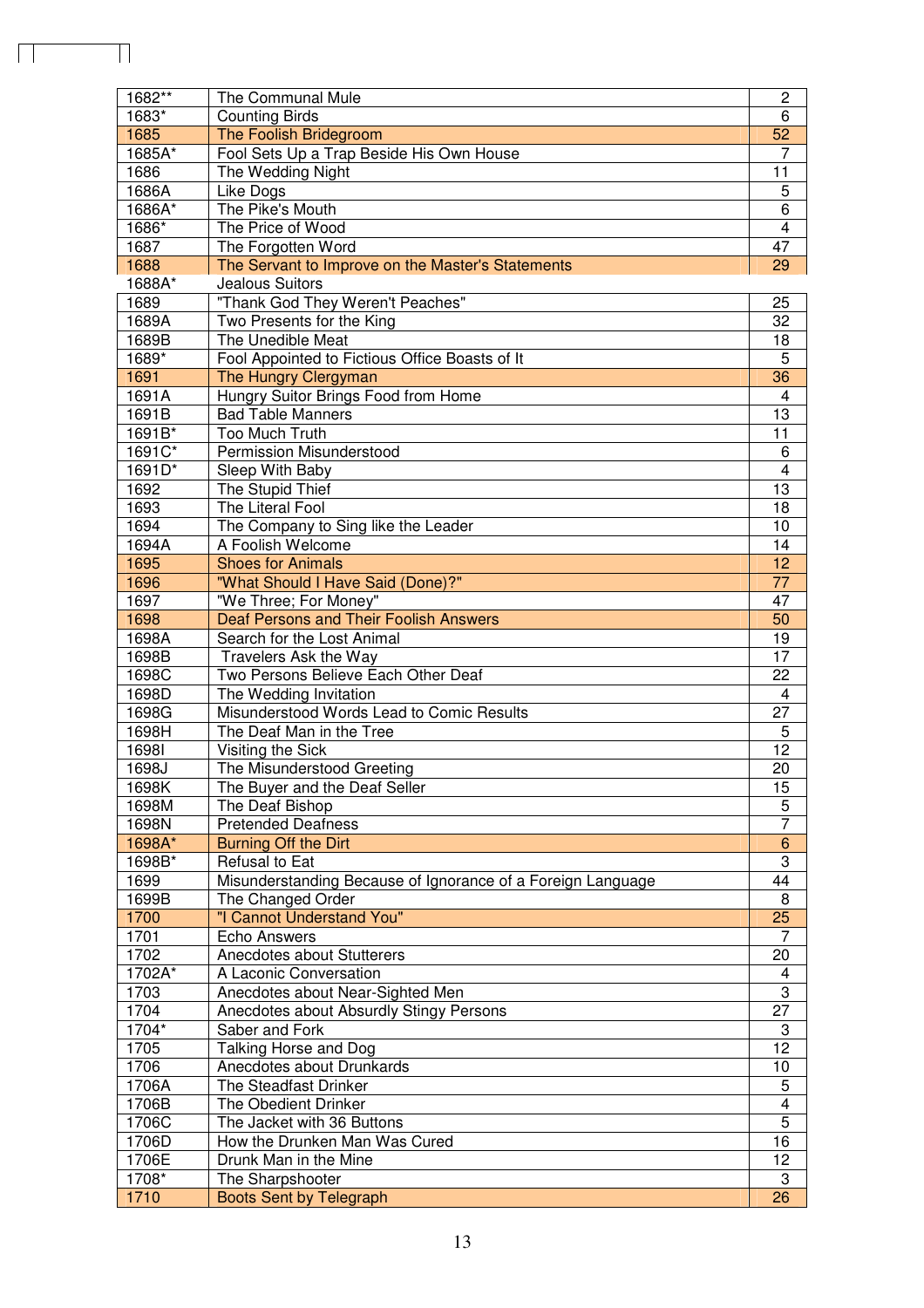| $1711*$ | The Brave Shoemaker   |  |
|---------|-----------------------|--|
| $1717*$ | The Fancy Ailment     |  |
| 1718*   | God Can't Take a Joke |  |

#### **JOKES ABOUT CLERGYMEN AND RELIGIOUS FIGURES 1725–1849**

## **The Clergyman is Tricked 1725–1774**

| 1725    | The Lover Discovered                                    | 48             |
|---------|---------------------------------------------------------|----------------|
| 1730    | The Entrapped Suitors                                   | 61             |
| 1731    | The Youth and the Pretty Shoes                          | 17             |
| 1734*   | Whose Cow Was Gored?                                    | 11             |
| 1735    | "Who Gives His Own Goods Shall Receive It Back Tenfold" | 45             |
| 1735A   | The Wrong Song                                          | 29             |
| 1735B   | The Recovered Coin                                      | 3              |
| 1736    | The Stingy Clergyman                                    | 32             |
| 1736A   | Sword Turns to Wood                                     | 24             |
| 1736B   | The Firm Belief                                         | 3              |
| 1737    | The Clergyman in the Sack to Heaven                     | 53             |
| 1738    | The Dream: All Clergymen in Hell                        | 31             |
| 1738B*  | The Clergyman's Dream                                   | 8              |
| 1738D*  | Alone in Heaven                                         | $\overline{5}$ |
| 1739    | The Clergyman and the Calf                              | 44             |
| 1739A*  | A Miser Gives Birth to a Child                          | 8              |
| 1740    | Candles on the Crayfish                                 | 24             |
| 1740B   | Thieves as Ghosts                                       | 7              |
| 1741    | The Priest's Guest and the Eaten Chickens               | 46             |
| $1741*$ | The Sausage Tax                                         | 8              |
| 1743*   | The Promised Gift                                       | 5              |
| 1744    | The Purgatory                                           | 12             |
| 1750    | The Hen Learns to Speak                                 | 24             |
| 1750A   | Sending a Dog to be Educated                            | 23             |
| 1750B   | Teaching the Donkey to Speak                            | 9              |

#### **Clergyman and Sexton 1775–1799**

| 1775   | The Hungry Clergyman                          | 48 |
|--------|-----------------------------------------------|----|
| 1776   | The Sexton Falls in the Brewing Vat           | 8  |
| 1777A* | "I Can't Hear You"                            | 14 |
| 1781   | Sexton's Own Wife Brings Her Offering         |    |
| 1785   | The Clergyman Put to Flight During His Sermon | 12 |
| 1785A  | The Sausage in the Pocket                     |    |
| 1785B  | The Needle in the Pulpit                      | 18 |
| 1785C  | The Sexton's Wasp Nest                        | 15 |
| 1786   | The Clergyman Rides an Ox in the Church       | 5  |
| 1790   | The Clergyman and the Sexton Steal a Cow      | 22 |
| 1791   | The Sexton Carries the Clergyman              | 36 |
| 1791*  | The Murderer's House                          | 3  |
| 1792   | The Stingy Clergyman and the Slaughtered Pig  | 28 |
| 1792B  | The Clergyman and the Sexton Steal a Hog      | 5  |

### **Other Jokes about Religious Figures 1800–1849**

| 1800  | <b>Stealing Something Small</b>   | 21 |
|-------|-----------------------------------|----|
| 1804  | Imagined Penance for Imagined Sin | 22 |
| 1804B | Payment with the Clink of Money   | 36 |
| 1804C | Poem for Poem                     | റ  |
| 1804D | The Shadow of the Donkey          |    |
| 1804E | Confession in Advance             |    |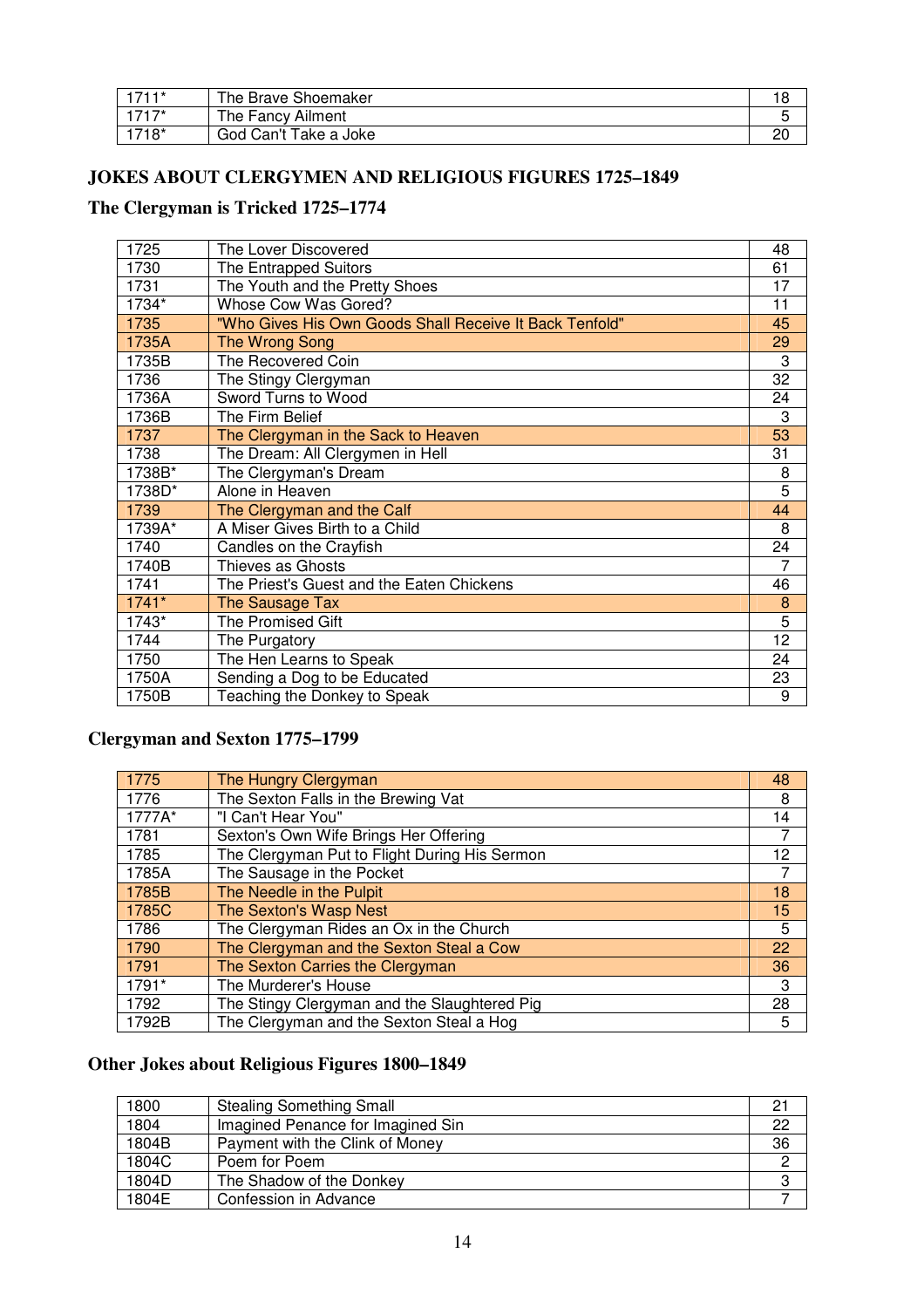| 1804*    | The Eel Filled with Sand                                                  | 5                       |
|----------|---------------------------------------------------------------------------|-------------------------|
| 1804**   | Tales about Payment for Absolution                                        | 5                       |
| 1805     | Confessions of a Pious Woman                                              | 8                       |
| 1805*    | The Clergyman's Children                                                  | 10                      |
| 1806     | Dinner in Heaven                                                          | 3                       |
| 1806*    | <b>Tales of Confessions</b>                                               | 11                      |
| 1806A*   | The Clergyman as Prosecutor                                               | 4                       |
| 1807     | The Equivocal Confession                                                  | 14                      |
| 1807A    | "The Owner Has Refused to Accept It"                                      | 30                      |
| 1807B    | Sleeping with God's Daughters                                             | 9                       |
| 1807A*   | "Who Has Lost This?"                                                      | 8                       |
| 1810     | Anecdotes about Catechism                                                 | 20                      |
| 1811     | Jokes about Religious Vows                                                | 7                       |
| 1811A    | Vow Not to Drink from St. George (April 23) to St. Demetrius (October 26) | 3                       |
| 1811B    | The Patience of Job                                                       | $\overline{9}$          |
| 1820     | Bride and Groom at Wedding Ceremony                                       | 9                       |
| 1821     | Naming the Child (Baptism)                                                | 11                      |
| 1822     | <b>Equivocal Blessings</b>                                                | 11                      |
| 1823     | Jokes about Baptism                                                       | 11                      |
| 1824     | Parody Sermon                                                             | 23                      |
| 1825     | The Farmer as Clergyman                                                   | 23                      |
| 1825A    | Preaching the Truth                                                       | 15                      |
| 1825B    | Preaching as the Congregation Wishes                                      | 28                      |
| 1825C    | <b>The Sawed Pulpit</b>                                                   | 21                      |
|          |                                                                           | 11                      |
| 1825D*   | Fire in the Boots                                                         |                         |
| 1826     | The Clergyman Has No Need to Preach                                       | 24                      |
| 1826A*   | The Saint Who Ran Away                                                    | 5                       |
| 1827     | "You Shall See Me a Little While Longer"                                  | 15                      |
| 1827A    | Card (Liquor Bottle) Fall from the Sleeve of the Clergyman                | 16                      |
| 1827B    | <b>Billy Goats Instead of Sheep</b>                                       | 3                       |
| 1828     | The Rooster at Church Crows                                               | $\boldsymbol{9}$        |
| 1828*    | Weeping and Laughing                                                      | 21                      |
| 1829     | Living Person Acts as Image of Saint                                      | 32                      |
| 1830     | Producing the Weather                                                     | 24                      |
| 1831     | The Clergyman and Sexton at Mess                                          | 38                      |
| 1831B    | The Clergyman's Share and the Sexton's                                    | 6                       |
| 1831C    | The Clergyman Takes a Bribe                                               | 7                       |
| $1831A*$ | Inappropriate Actions in Church                                           | $\overline{17}$         |
| 1832     | The Sermon about the Rich Man                                             | 10                      |
| 1832*    | The Boy Answers the Clergyman                                             | 19                      |
| 1832B*   | What Kind of Dung?                                                        | $\sqrt{3}$              |
| 1832D*   | "How Many Sacraments are There?"                                          | 23                      |
| 1832E*   | <b>Good Manners</b>                                                       | 10                      |
| 1832F*   | <b>Invitation to Dinner</b>                                               | 12                      |
| 1832M*   | Clergyman's Words Repeated                                                | 15                      |
| 1832N*   | Lamb of God Becomes Sheep of God                                          | 12                      |
| 1832P*   | "The Devil!"                                                              | 4                       |
| 1832Q*   | A Clergyman Asks for the Way                                              | 7                       |
| 1832R*   | Hymnbook Upside Down                                                      | $\overline{\mathbf{4}}$ |
| 1832S*   | Church of Dung                                                            | $\boldsymbol{9}$        |
| 1832T*   | "Who Was the Father of Noah's Sons?"                                      | $\overline{5}$          |
| 1833     | The Clergyman's Rhetorical Question Misunderstood                         | 34                      |
| 1833A    | "What Does David Say?"                                                    | 29                      |
| 1833B    | "Where is the Father?"                                                    | 17                      |
| 1833C    | "Where Was Christ When He Was Neither in Heaven Nor on Earth?"            | 7                       |
| 1833D    | The Names of the Persons of the Holy Trinity                              | 17                      |
| 1833E    | God is Dead                                                               | 20                      |
| 1833F    | The Same Old Story                                                        | 12                      |
| 1833H    | The Large Loaves                                                          | 20                      |
| 1833J    | "Abraham, What Do You Have on Your Breast?"                               | 6                       |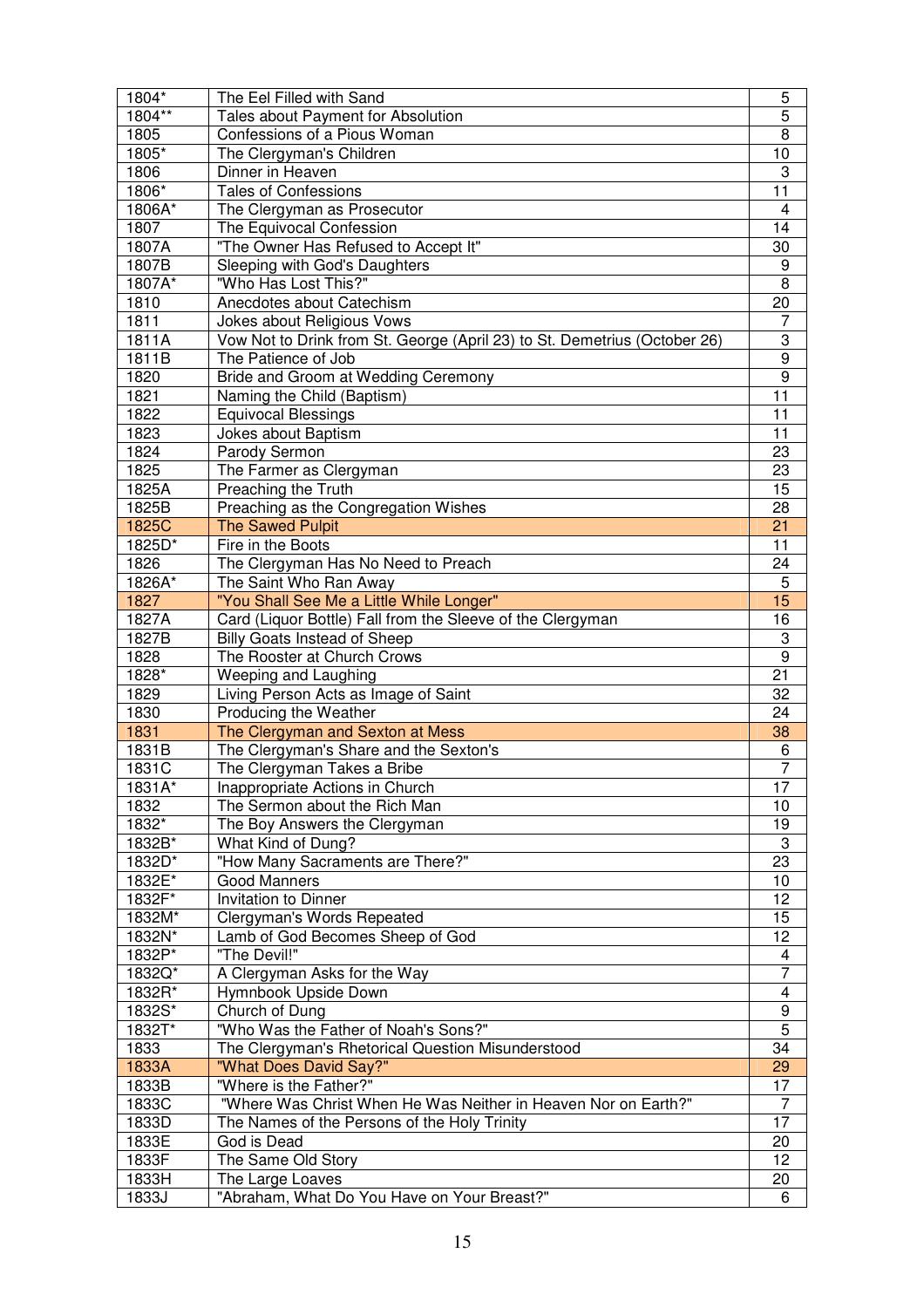| 1833K                | The Thief Betrays Himself                                         | 9                       |
|----------------------|-------------------------------------------------------------------|-------------------------|
| 1833L                | A Clergyman Wakes His Sleeping Congregation                       | 5                       |
| 1833M                | The Long Sermon                                                   | $\overline{5}$          |
| 1834                 | The Clergyman with the Fine Voice                                 | 37                      |
| 1834*                | The Person from Another Congregation                              | 12                      |
| 1834A*               | A Fool's Vocation                                                 | $\overline{7}$          |
| 1835*                | Not to Turn Around                                                | 5                       |
| 1835A*               | Gun Accidentally Discharged in Church                             | 6                       |
| 1835B*               | The Pasted Bible Leaves                                           | 13                      |
| 1835D*               | Wager: Clergyman to Read Prayer Without Thinking of Anything Else | 12                      |
| 1836                 | The Drunken Clergyman                                             | $\overline{5}$          |
| 1836A                | The Drunken Clergyman: "Do as I Say, Not as I Do"                 | $\overline{9}$          |
| 1837                 | <b>Holy Ghost in the Church</b>                                   | $\overline{37}$         |
| 1837*                | A Pet Dove Drops Excrements in the Clergyman's Soup               | 6                       |
| 1838                 | A Hog in Church                                                   | 24                      |
| 1838*                | Not Often Seen in Church                                          | $\overline{2}$          |
| 1839A                | The Clergyman Calls Out Cards                                     | 22                      |
| 1839B                | <b>Sermon Illustrated</b>                                         | 15                      |
| 1840                 | At the Blessing of the Grave, the Clergyman's Ox Breaks Loose     | 12                      |
| 1840B                | The Stolen Ham (Goat)                                             | $\overline{5}$          |
| 1841                 | <b>Grace Before Dinner</b>                                        | 14                      |
| 1842                 | The Dog's Legacy                                                  | 28                      |
| $184\overline{2A^*}$ | The Avaricious Clergyman                                          | 4                       |
| 1842C*               | The Clergyman's Nights                                            | $\overline{9}$          |
| 1843                 | The Clergyman Visits the Dying                                    | 12                      |
| 1843A                | <b>The Stolen Bicycle</b>                                         | 5                       |
| 1844                 | The Clergyman Visits the Sick                                     | $\overline{\mathbf{4}}$ |
| 1845                 | The Student as Healer                                             | $\overline{21}$         |
| 1847*                | <b>Biblical Repartee</b>                                          | 14                      |
| 1848                 | A Pebble for Each Sin                                             | 10                      |
| 1848A                | The Clergyman's Calendar                                          | 18                      |
| 1848D                | The Clergyman Forgets Easter                                      | 5                       |
| 1849*                | The Clergyman on the Cow's Tail                                   | 9                       |

## **ANECDOTES ABOUT OTHER GROUPS OF PEOPLE 1850–1874**

| 1851  | Anecdotes about Devout Women                                        | 9              |
|-------|---------------------------------------------------------------------|----------------|
| 1853  | Anecdotes about Millers                                             | $\overline{7}$ |
| 1855  | Anecdotes about Jews                                                | 15             |
| 1855A | Jewish Woman Makes Parents Believe That She is to Give Birth to the | 13             |
|       | Messiah                                                             |                |
| 1855B | The Check in the Coffin                                             | 8              |
| 1855C | The Rescuer's Sabbath                                               | $\overline{2}$ |
| 1855D | "You Don't Know What You are Missing"                               | 5              |
| 1855E | The Rabbi and the Collection Money                                  | 8              |
| 1856  | Children by Day and by Night                                        | 4              |
| 1857  | Painting the Red Sea                                                | 10             |
| 1860  | Anecdotes about Lawyers                                             | 9              |
| 1860A | Lawyers in Hell                                                     | 16             |
| 1860B | Dying like Christ - between Two Thieves                             | 6              |
| 1860C | Doubts His Own Guilt                                                | 3              |
| 1860D | The Lawyer's Letter Opened                                          | 7              |
| 1860E | <b>Threshing Documents</b>                                          | 11             |
| 1861  | Anecdotes about Judges                                              | 11             |
| 1861A | The Greater Bribe                                                   | 23             |
| 1861* | "Keep Your Seats!"                                                  | 5              |
| 1862  | Anecdotes about Doctors (Physicians)                                | 15             |
| 1862A | Sham Physician: Using the Flea Powder                               | 15             |
| 1862C | Diagnosis by Observation                                            | 19             |
| 1862D | The Constipated Cow                                                 | 4              |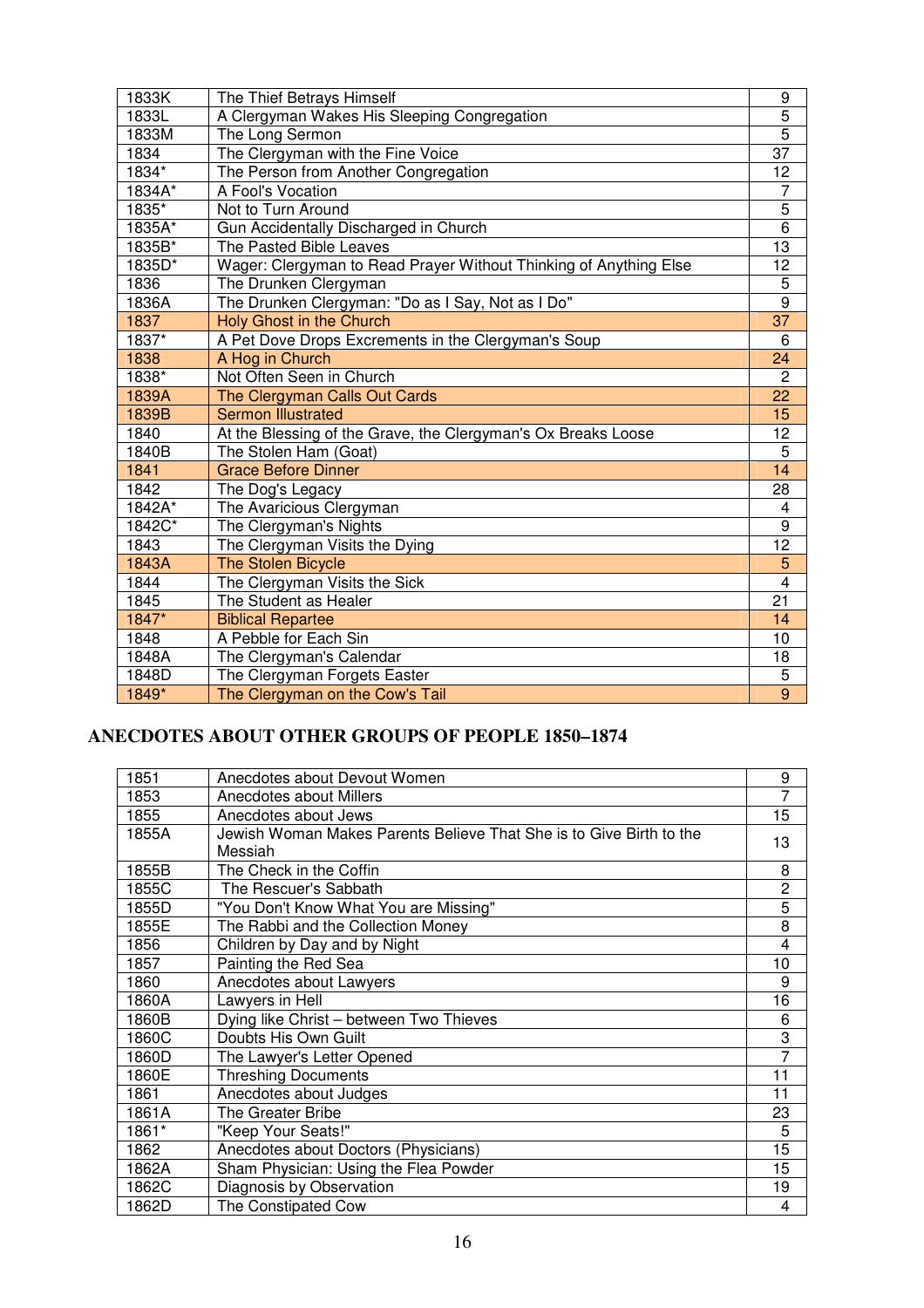| 1862E | The Most Common Profession                  | 5          |
|-------|---------------------------------------------|------------|
| 1862F | What is Good for One is Not Good for All    | 4          |
| 1864  | Anecdotes about Madmen                      | 3          |
| 1865  | Anecdotes about Foreigners                  | 9          |
| 1867  | Anecdotes about the Gentry                  | 8          |
| 1868  | Anecdotes about Hanging (Gallow Humor)      |            |
| 1870  | Anecdotes about Various Religions and Sects | 5          |
| 1871  | Anecdotes about Philosophers                | <b>SUM</b> |
| 1871A | <b>Star Gazer Falls into Well</b>           | 8          |
| 1871B | King Cannot Destroy the City                | 4          |
| 1871C | The Cynic Wants Sunlight                    | 2          |
| 1871D | The Cynic and Bald-headed Man               | 2          |
| 1871E | The Cynic and the Stone-Throwing Boy        | 3          |
| 1871F | Diogenes and the Lantern                    | 2          |
| 1871Z | Other Anecdotes about Diogenes              | 4          |

### **TALL TALES 1875–1999**

| 1875    | The Boy on the Bear's (Wolf's) Tail                  | 41                      |
|---------|------------------------------------------------------|-------------------------|
| 1876*   | The Successful Hunter                                | 3                       |
| 1877*   | The Boy in the Hollow Tree                           | 11                      |
| 1880    | Riding on the Cannonball                             | 14                      |
| 1881    | The Man Carried through the Air by Geese             | $\overline{30}$         |
| 1881*   | Parrots Fly Away with Tree                           | $\overline{2}$          |
| 1882    | The Man Who Fell Out of a Balloon                    | 27                      |
| 1882A   | Man Caught in Log (Cleft Tree) Goes Home to Get Axe  | 20                      |
| 1886    | A Man Drinks from His Own Skull                      | 14                      |
| 1887*   | Cattle Merchant Voyage Across the Sea                | $\overline{4}$          |
| 1889    | Münchhausen Tales                                    | 31                      |
| 1889A   | Shooting Off the Leader's Tail                       | $\overline{5}$          |
| 1889B   | <b>Hunter Turns Animal Inside Out</b>                | 18                      |
| 1889C   | Fruit Tree Grows from Head of Deer                   | 19                      |
| 1889D   | Tree Grows Out of Horse and Gives Rider Shade        | $\overline{11}$         |
| 1889E   | Descent from Sky on Rope of Sand (Chaff)             | $\overline{34}$         |
| 1889F   | Frozen Words (Music) Thaw                            | 18                      |
| 1889G   | <b>Man Swallowed by Fish</b>                         | 15                      |
| 1889H   | <b>Submarine Otherworld</b>                          | $\overline{5}$          |
| 1889J   | Jumping Back to the Starting Place                   | $\overline{4}$          |
| 1889L   | <b>The Split Dog</b>                                 | 10                      |
| 1889M   | <b>Snakebite Causes Object to Swell</b>              | 4                       |
| 1889N   | The Long Hunt                                        | 17                      |
| 1889P   | <b>Horse Repaired</b>                                | 16                      |
| 1889L** | Mittens Chase Deer                                   | 8                       |
| 1890    | The Lucky Shot                                       | 25                      |
| 1890F   | Shot Causes a Series of Lucky or Unlucky Accidents   | 23                      |
| 1890B*  | <b>Fatal Bread</b>                                   | 3                       |
| 1891    | Catching a Rabbit                                    | $\overline{16}$         |
| 1892    | The Trained Horse Rolls in the Field                 | $\overline{14}$         |
| 1892*   | Wolf Made into Cheese                                | $\overline{\mathbf{4}}$ |
| 1894    | A Man Shoots a Ramrod Full of Ducks                  | $\overline{17}$         |
| 1895    | A Man Wading in Water Catches Many Fish in His Boots | $\overline{14}$         |
| 1896    | The Man Nails the Tail of the Wolf to the Tree       | 19                      |
| 1897    | The Pike Caught by the Fox                           | 3                       |
| 1900    | How a Man Came Out of a Tree Stump                   | 24                      |
| 1910    | The Bear (Wolf) Harnessed                            | 27                      |
| 1911A   | Horse's New Backbone                                 | 11                      |
| 1916    | The Breathing Tree                                   | 3                       |
| 1917    | The Stretching and Shrinking Harness                 | 8                       |
| 1920    | Contest in Lying                                     | 59                      |
| 1920A   | "The Sea Burns"                                      | $\overline{43}$         |